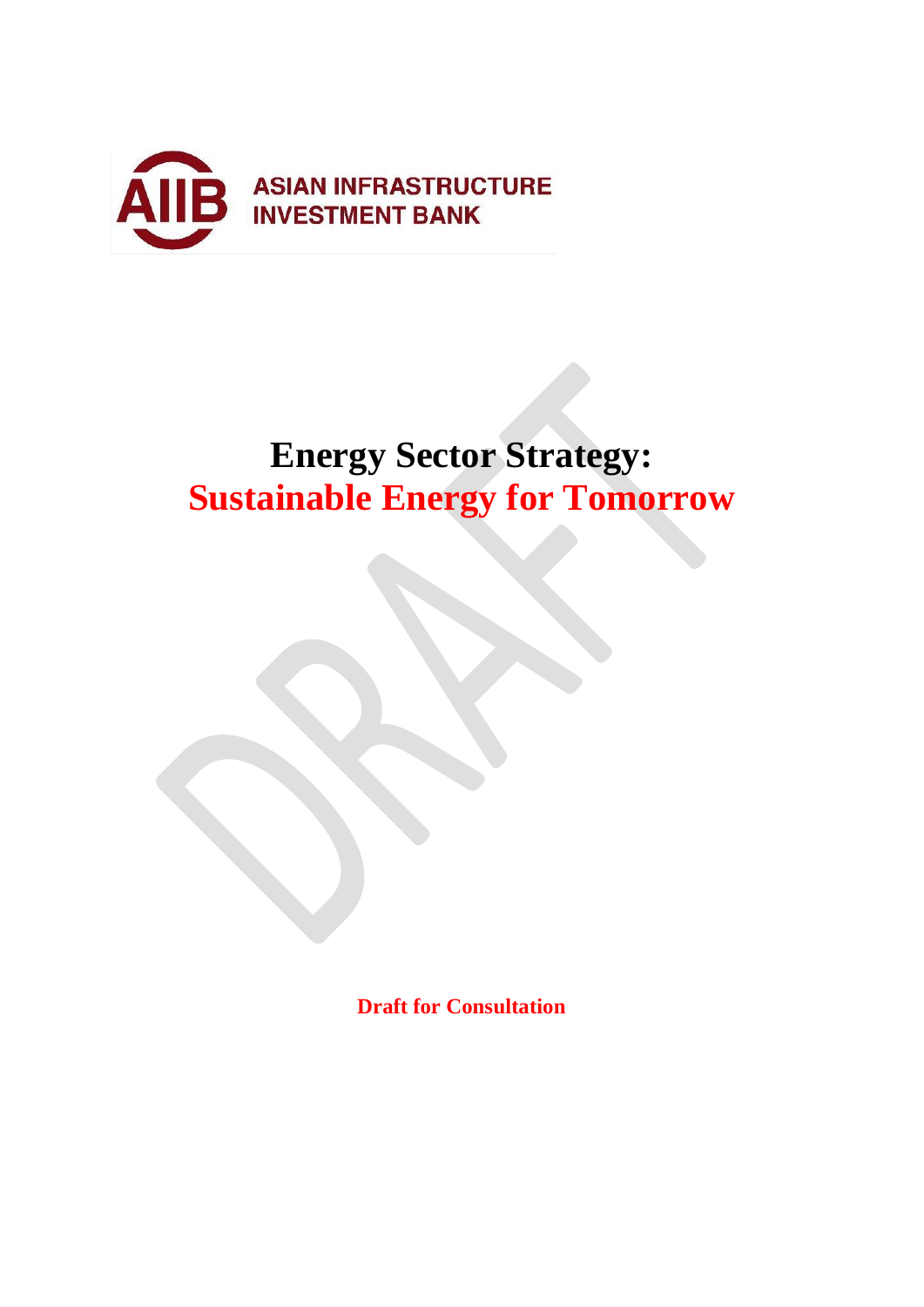# **Table of Contents**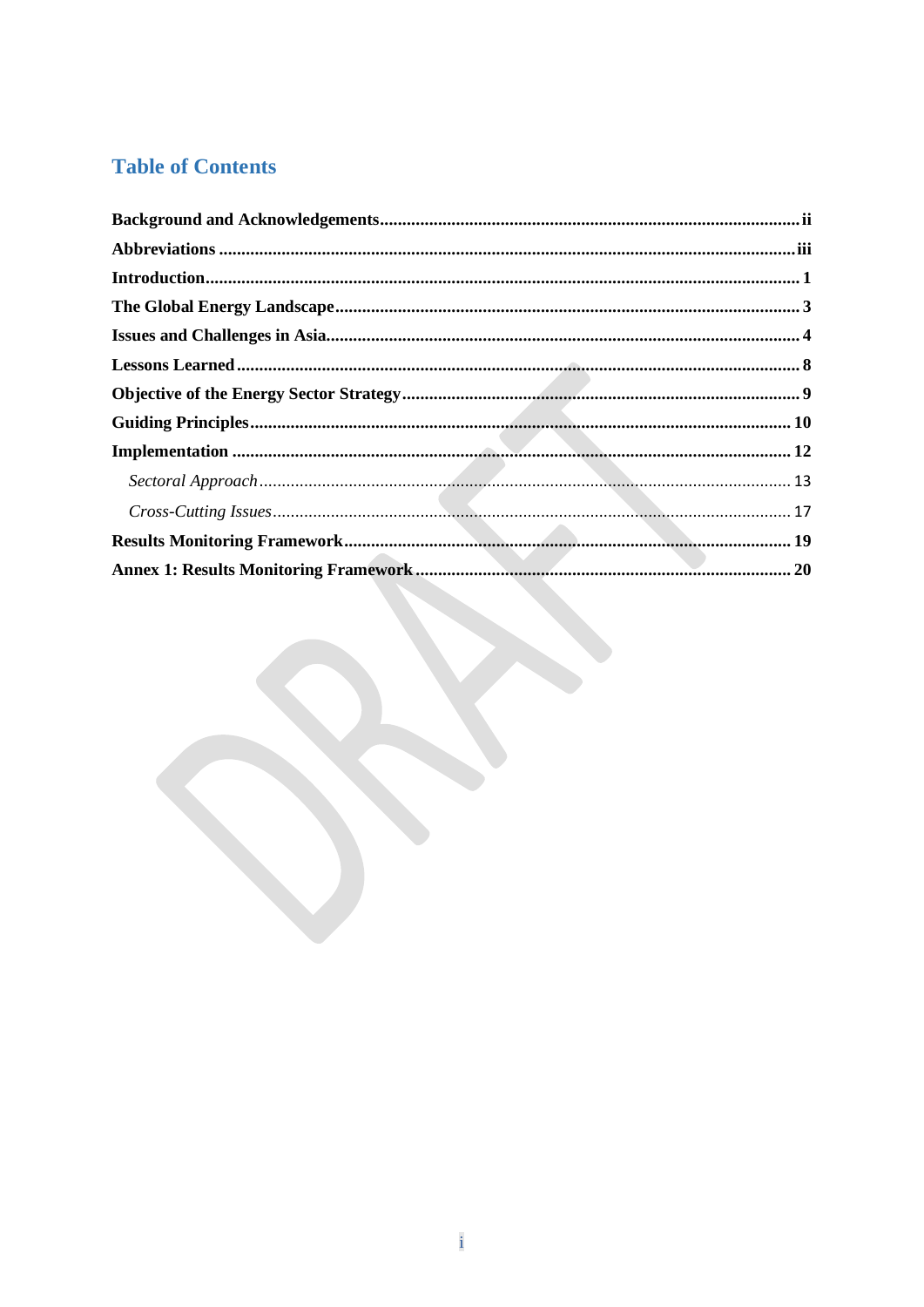# <span id="page-2-0"></span>**Background and Acknowledgements**

On June 15, 2017, the Board of Directors of the Asian Infrastructure Investment Bank (AIIB) recorded its support for "Energy Sector Strategy: Sustainable Energy for Asia" (Strategy). The Strategy was developed through an iterative, consultative process, including two rounds of public consultations. AIIB wishes to thank all the parties who provided comments for their valuable contributions.

On April 11, 2018, the Board of Directors approved revisions to the Results Monitoring Framework (Annex 1), which replaced the preliminary Framework in the Strategy.

On \_\_\_\_\_, 2022, the Board of Directors approved additional updates to the Strategy. As in the case of the 2017 Strategy, these updates were developed through an interactive consultative process, including one round of public consultations.

[TO BE UPDATED UPON FINAL APPROVAL]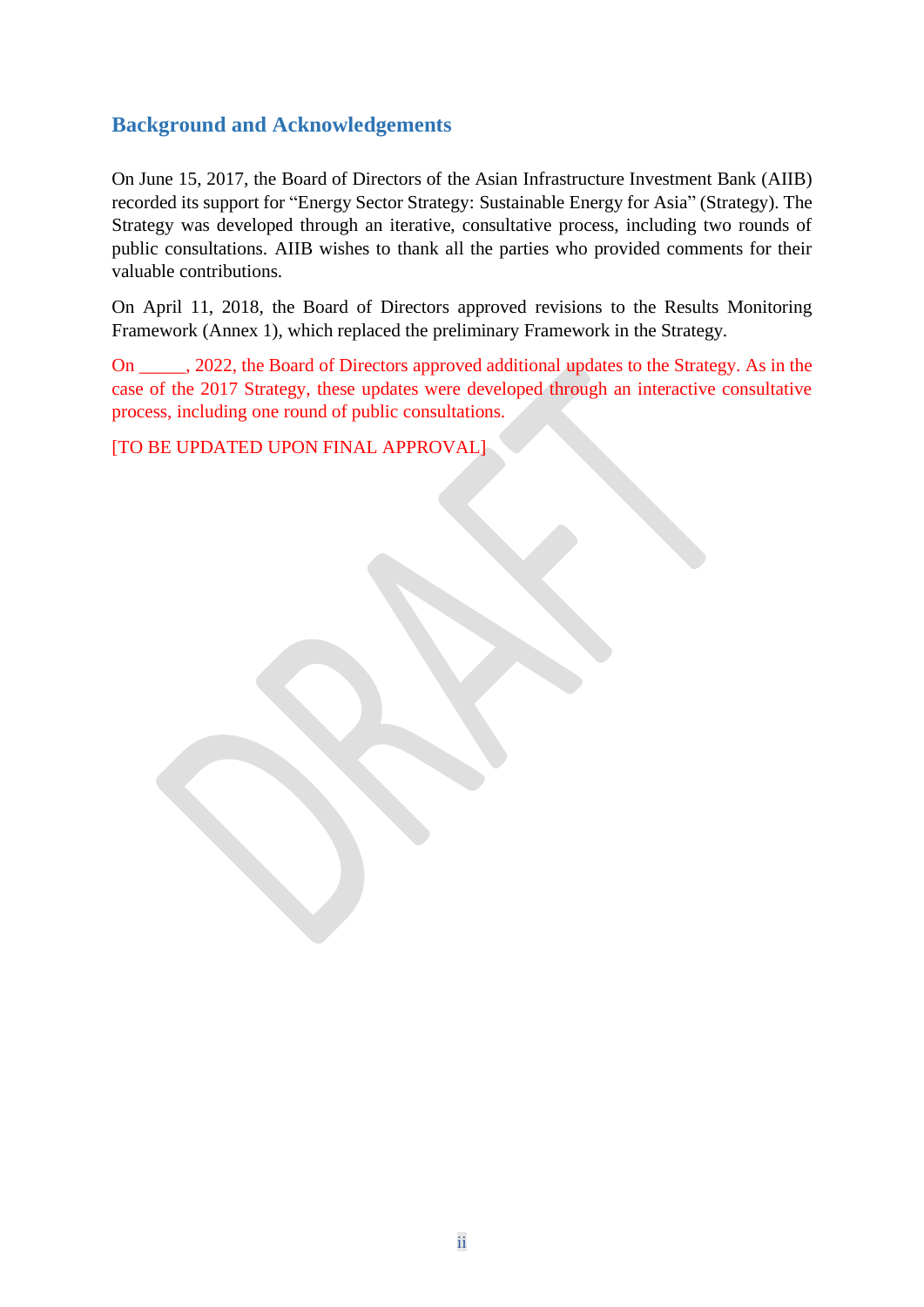# <span id="page-3-0"></span>**Abbreviations**

| CO <sub>2</sub>  | carbon dioxide                                                 |
|------------------|----------------------------------------------------------------|
| <b>ESF</b>       | <b>Environmental and Social Framework</b>                      |
| <b>GDP</b>       | gross domestic product                                         |
| <b>GHG</b>       | greenhouse gas                                                 |
| <b>GW</b>        | gigawatt of electric output                                    |
| GWh              | gigawatt hour                                                  |
| <b>IEA</b>       | <b>International Energy Agency</b>                             |
| <b>LTS</b>       | Long-term low greenhouse gas emission development strategies   |
| <b>MDB</b>       | multilateral development bank                                  |
| Mtoe             | million tons of oil equivalent                                 |
| <b>MW</b>        | megawatt                                                       |
| <b>MW</b>        | megawatt of electric output                                    |
| <b>MWh</b>       | megawatt hour                                                  |
| <b>NDCs</b>      | <b>Nationally Determined Contributions</b>                     |
| <b>OECD</b>      | Organisation for Economic Co-operation and Development         |
| <b>PPP</b>       | public-private partnership                                     |
| R&D              | research and development                                       |
| SDG <sub>7</sub> | Sustainable Development Goal $7 -$ Affordable and Clean Energy |
| T&D              | transmission and distribution                                  |
| <b>UN</b>        | <b>United Nations</b>                                          |
| <b>UNSD</b>      | <b>United Nations Statistics Division</b>                      |
| <b>USD</b>       | <b>United States Dollar</b>                                    |
| WHO              | World Health Organization                                      |
|                  |                                                                |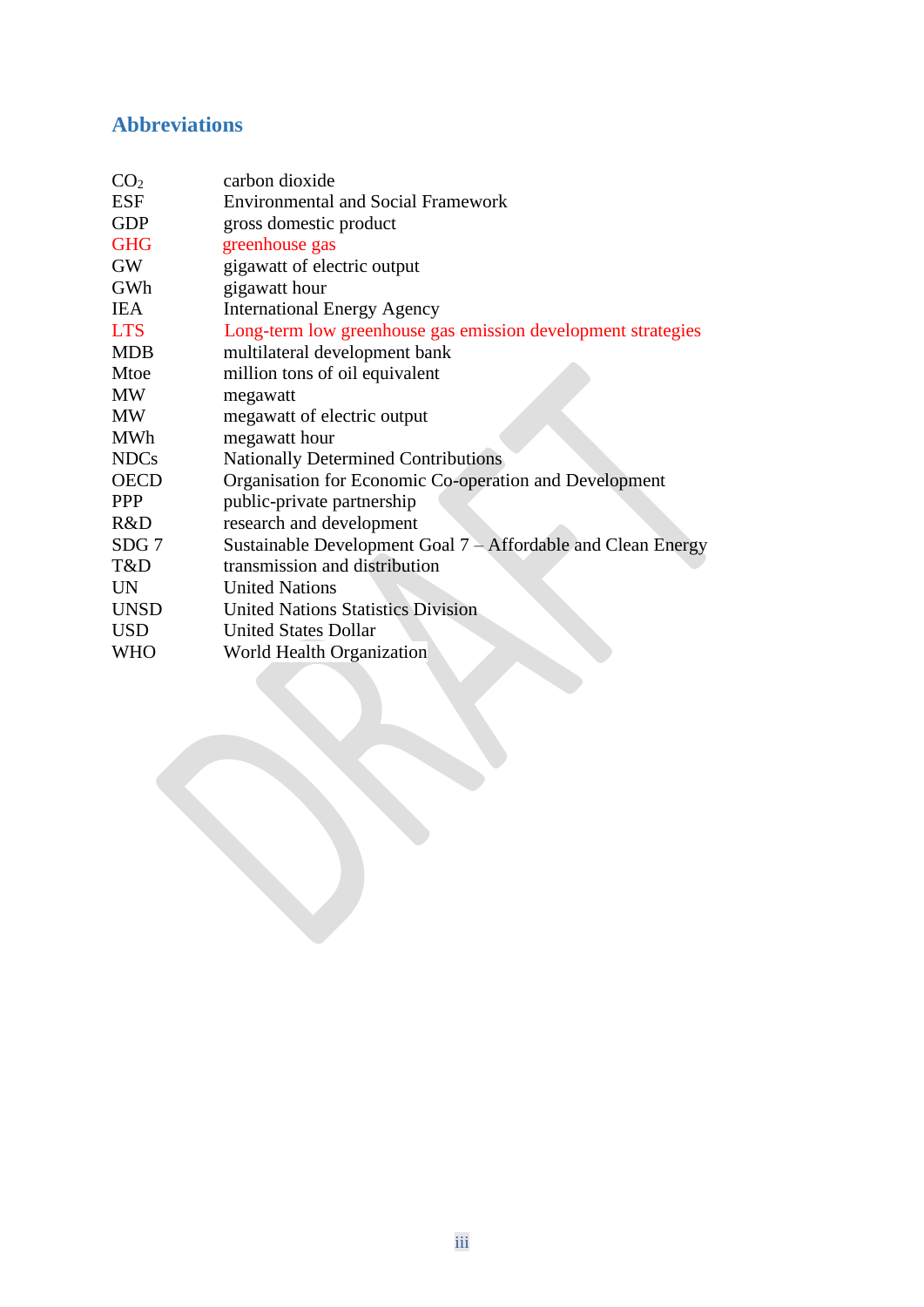### **Energy Sector Strategy:**

#### **Sustainable Energy for Tomorrow**

*Energy is central to nearly every major challenge and opportunity the world faces today. Be it for jobs, security, climate change, food production or increasing incomes, access to energy for all is essential. Sustainable energy is opportunity – it transforms lives, economies and the planet.*

*Sustainable Development Goal 7 – Affordable and Clean Energy* 

#### <span id="page-4-0"></span>**Introduction**

- 1. Energy services are essential to economic activity, social development and quality of life. They fuel the economy and facilitate the operation of factories and businesses. They are essential to deliver goods and services and to meet people's mobility needs. Finally, they contribute to social development and wellbeing, increase gender equality, and are essential to lifting vulnerable people out of poverty. As noted by the United Nations (UN) Secretary-General: "The decisions we take today on how we produce, consume and distribute energy will profoundly influence our ability to eradicate poverty and respond effectively to climate change."<sup>1</sup>
- 2. The Asian Infrastructure Investment Bank (AIIB) developed the Energy Sector Strategy (Strategy) to help its members meet societal demands for essential energy services, facilitate their transition to a lower carbon energy system, and to support its vision of a prosperous Asia<sup>2</sup> based on sustainable development and regional cooperation. The Strategy focuses on *Sustainable Energy for Tomorrow*, and its objective is to provide the framework, principles, and operational modalities to guide AIIB's energy sector engagement, including the development of its project pipeline and subsectoral lines of business.
- 3. The Strategy was first formulated in 2017 with revisions to the Results Monitoring Framework approved in 2018. The 2022 update to the Strategy reflects AIIB's Corporate Strategy (2020), including its mission of *Financing Infrastructure for Tomorrow*, the transitioning environment in the energy sector, and pays particular attention to strengthening its guidance on fossil fuels.
- 4. Recent years have seen elevated climate change commitments and actions from both governments and the private sector. This necessitates increased action, including new restrictions and conditions on fossil fuel investments. The multilateral development banks (MDBs), including AIIB, continue to be at the forefront of addressing climate change and have each individually committed to aligning their operations with the Paris

<sup>&</sup>lt;sup>1</sup> "Energy for a Sustainable Future," Foreword, The Secretary-General's Advisory Group on Energy and Climate Change (AGECC), Summary Report and Recommendations – 28 April 2010, New York.

 $2$  In this document, references to "Asia" and "Region" include the geographical regions and composition classified as Asia and Oceania by the United Nations, and the Russian Federation.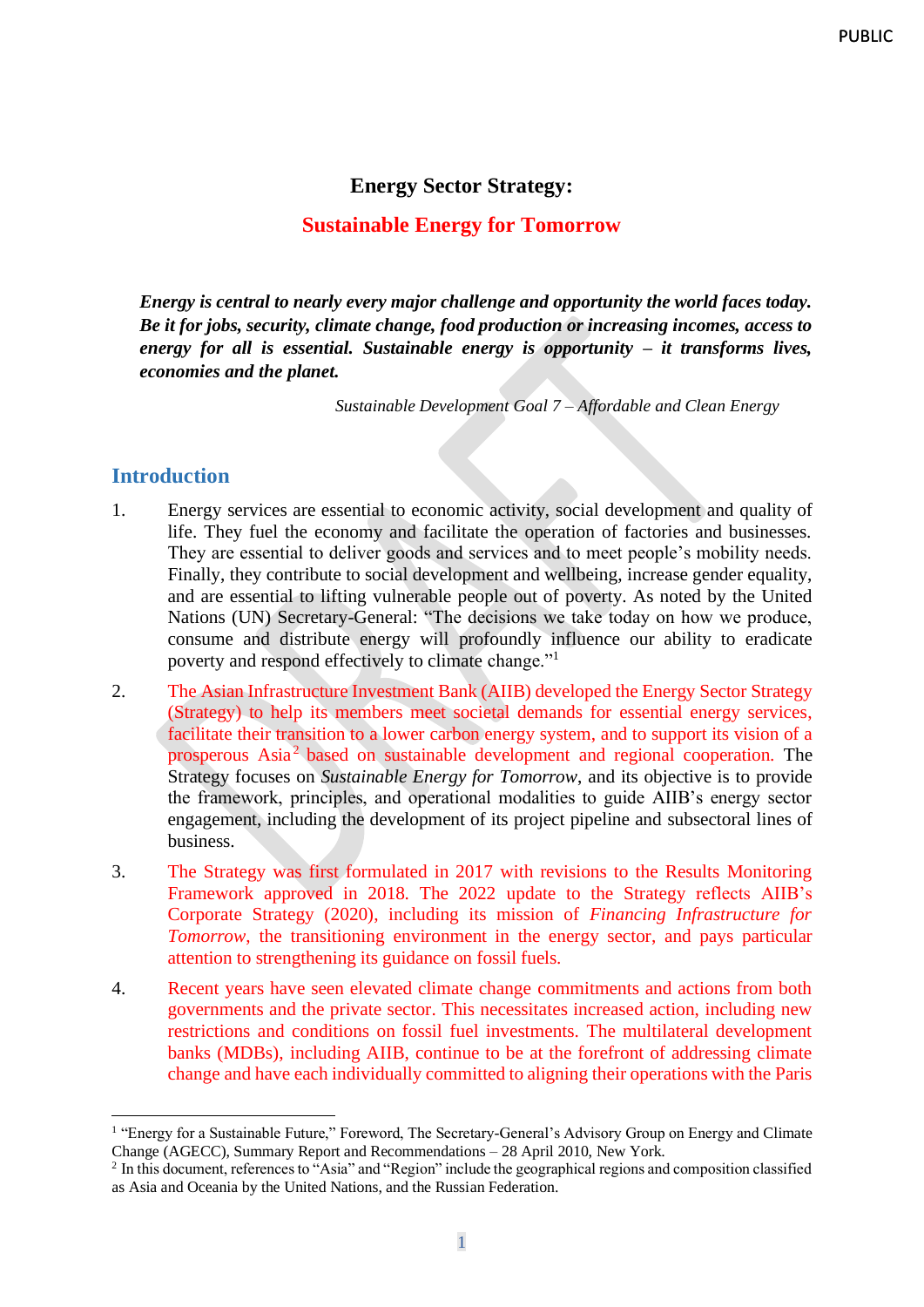Agreement. Specifically, reflecting its commitment to support the Paris Agreement, AIIB will aim at reaching or surpassing by 2025 a 50 percent share of climate finance in its actual financing approvals. AIIB will also aim to align all of its new financing operations with the goals of the Paris Agreement by July 1, 2023.

5. The Strategy embraces and is informed by the principles underpinning the 2030 Agenda for Sustainable Development, particularly Sustainable Development Goal 7 (SDG 7), and the Paris Agreement (Box 1). It lays the framework for AIIB to support its members to: (i) develop and improve their energy infrastructure; (ii) increase energy access; (iii) facilitate their transition to a less carbon-intensive energy mix; and (iv) meet their evolving goals and commitments under these global initiatives.

#### **Box 1: Global Initiatives**

The *2030 Agenda for Sustainable Development* is a set of 17 aspirational "Sustainable Development Goals" with 169 targets, developed under UN auspices and involving 193 UN Member States and global civil society. The goals are contained in paragraph 54 of the UN General Assembly Resolution A/RES/70/1 of Sept. 25, 2015. One of those goals, Sustainable Development Goal 7 (SDG 7), calls for ensuring access to affordable, reliable, sustainable and modern energy for all by 2030.

The *Paris Agreement's* central aim is to strengthen the global response to the threat of climate change by "holding the increase in the global average temperature to well below 2 degrees Celsius above pre-industrial levels and pursue efforts to limit the temperature increase to 1.5 degrees Celsius." The Agreement also aims to make "finance flows consistent with a pathway toward low greenhouse gas emissions and climate-resilient development." According to the Agreement, countries shall publicly outline nationally determined contributions (NDCs)<sup>3</sup> that they intend to achieve for reductions in greenhouse gas emissions. The Paris Agreement was agreed by 197 Parties during the 21<sup>st</sup> Conference of the Parties (COP 21) of the UN Framework Convention on Climate Change in Paris in December 2015 and entered into force in November 2016.

The 26<sup>th</sup> Conference of the Parties in 2021 (COP 26) adopted the Glasgow Climate Pact, which established a range of items aiming to build resilience to climate change, curb greenhouse gas emissions, and scale up the necessary climate finance. In the lead-up to COP 26, more than 120 countries announced new emissions reductions targets by 2030. Governments representing about 70 percent of global carbon dioxide emissions had pledged to bring those emissions to net-zero by 2050 or soon after. Many governments and financial institutions had also adopted restrictive measures toward financing new coal power. This conference was the first time ever the Parties to a UN Climate Conference explicitly agreed to accelerate the phasedown of unabated coal power.

Paris Alignment: At the 2019 UN Secretary-General's Climate Summit, the multilateral development banks (MDBs), including AIIB, jointly announced to align their financings with the goals of the Paris Agreement. Subsequently, a joint MDB approach for assessing Paris Alignment of MDBs' investment operations was shared at COP 26, which will guide the operationalization of MDBs' respective commitments.

<sup>&</sup>lt;sup>3</sup> According to Article 4, paragraph 2 of the Paris Agreement, "Each Party shall prepare, communicate and maintain successive nationally determined contributions that it intends to achieve. Parties shall pursue domestic mitigation measures, with the aim of achieving the objectives of such contributions."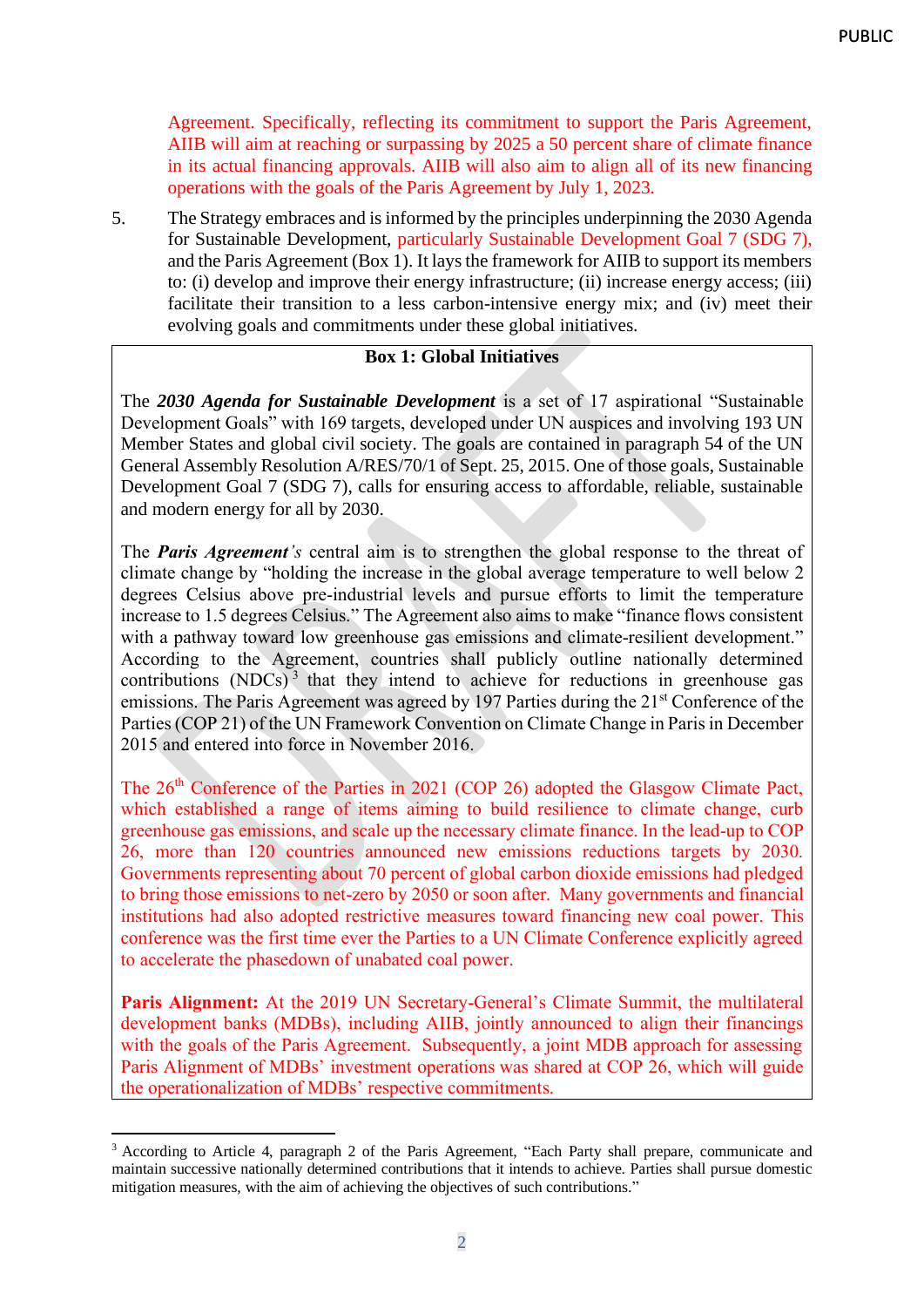# <span id="page-6-0"></span>**The Global Energy Landscape**

- 6. The 2022 update to the Strategy is made on the cusp of a profound transformation of the global energy landscape, driven by ambitious global, regional, and national goals and commitments to shift to a low or zero-carbon energy system. Meanwhile, concerns are mounting that energy security and energy affordability aspirations still have not been met in much of the developing world, and that the global energy system and transition process remain vulnerable to external shocks, as witnessed by the COVID pandemic and war in Ukraine, which further heighten concerns about energy security and affordability. Yet global commitments to combat climate change and recent technological developments give hope that the transformation can lead to the attainment of the goals of energy security, affordability, and sustainability concurrently.
- 7. *Energy demand and access.* The growth of global primary energy demand in 2010- 2019 was slower than during the previous decade but continued to be driven by nonmembers of the Organisation for Economic Co-operation and Development (OECD) with their demand increasing at an average annual rate of 2.5 percent while that of OECD members contracted by 0.2 percent annually.<sup>4</sup> Energy access has improved but progress varies widely across countries and falls far short of the pace required to achieve universal access to affordable and reliable modern energy services by 2030 as required by SDG 7.
- 8. *Market volatility.* For several decades, energy security and price volatility have been a source of concern, particularly for low-income countries. As a result of supply and demand uncertainties exacerbated by the continued impact of the pandemic, energy prices have risen rapidly from the record low levels of 2020. The international economy and energy markets are seeking a new balance. Volatility and rapidly rising energy prices accelerate inflation, cause uncertainty surrounding energy investments, harm economic growth, and have a particularly detrimental impact on energy-importing countries.
- 9. *Technology and electrification.* Significant technological advancements have taken place in recent years, leading to the sharp fall in the cost of renewable energy along with improvements in processes and technologies that increase energy efficiency and reduce emissions. Innovative business models have grown up to develop smart and sustainable demand-side solutions and facilitate the rise of prosumers as new energy sector players. These combine new technologies with existing infrastructure, such as in the areas of distributed generation or infrastructure for electric mobility. The electricity subsector plays an increasingly critical role in this ongoing energy transition, which will gradually change the structure of the energy mix to a less carbon-intensive one. Solar and wind power have already become competitive in some markets. On the other hand, further cost reductions and technological breakthroughs of some key enabling technologies―such as energy storage, hydrogen, and digital solutions―are still required, particularly to facilitate renewable energy integration.
- 10. *Climate change.* The energy sector's interaction with climate change is two-fold: on the one hand, the sector is prone to the adverse impacts of climate change such as droughts, floods, extreme weather events and the rise of sea levels. On the other hand,

<sup>4</sup> IEA data and statistics.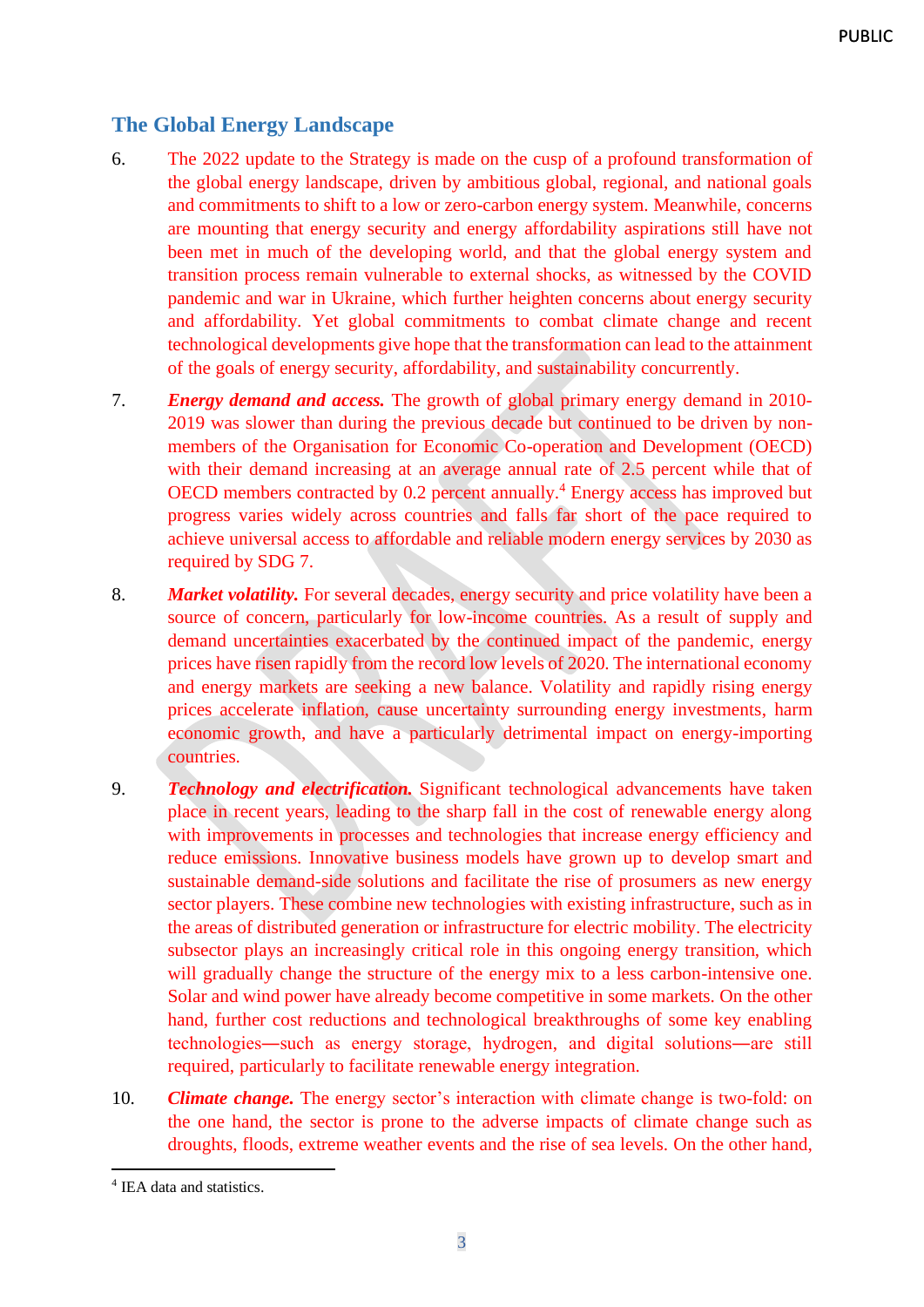it is the largest contributor to anthropogenic climate change, making it the pivotal sector in responding to climate change and economy-wide decarbonization. Its role in addressing climate change has gained unprecedented global recognition in recent years, further driving the search for innovative solutions and the development and uptake of low-carbon technologies.

# <span id="page-7-0"></span>**Issues and Challenges in Asia**

- 11. The issues and challenges that Asian countries confront in their energy sectors are largely similar to those facing most non-OECD countries – they are driven by the need for affordable, sustainable and reliable energy systems to support national, regional, and global economic growth and human development.
- 12. The region's energy demand grew at a rate of 2.4 percent per year from 2010-2019, almost twice the global rate, on the back of population growth and economic development that supports improvement of living standards. As a result, the region's increase in energy demand during this period accounted for 94 percent of the global increase (Table 1). It is worth noting that 96 percent of Asia's growth in demand was driven by developing countries. China and India together represented over 54 percent of Asia's total demand. It is expected that Asia's energy demand will continue to rise at an annual rate between 0.6% to 1.6% in the next decade.<sup>5</sup>

| <b>By Region</b>    | 2010   | 2019   | <b>CAAGR*</b><br>2010-2019 | % of total in<br><b>Asia</b> |
|---------------------|--------|--------|----------------------------|------------------------------|
| <b>Asia</b>         | 6,516  | 8,081  | 2.4%                       | 100.0%                       |
| China               | 2,536  | 3,389  | 3.3%                       | 41.9%                        |
| India               | 667    | 938    | 3.9%                       | 11.6%                        |
| <b>Russia</b>       | 693    | 773    | 1.2%                       | 9.6%                         |
| Turkey              | 106    | 147    | 3.7%                       | 2.0%                         |
| <b>OECD</b> Asia    | 918    | 866    | $-0.6%$                    | 10.7%                        |
| <b>Rest of Asia</b> | 1,596  | 1,968  | 2.4%                       | 24.3%                        |
| <b>World</b>        | 12,813 | 14,486 | 1.4%                       |                              |

#### **Table 1: Total Primary Energy Demand (Mtoe), 2010-2019**

\* CAAGR – Compounded Annual Average Growth Rate

- *Source*: IEA data and statistics, 2010-2019.
- 13. While the rapid rise in energy demand reflects economic and social progress, the benefits of modern energy are not yet available for all in Asia. Meanwhile, strong energy demand is the source of several challenges. Therefore, the following issues in the region call for AIIB's attention: (i) energy access and affordability; (ii) energy sustainability; (iii) energy security; (iv) hurdles of transitioning to cleaner energy.
- 14. *Energy access and affordability.* The level of access to modern energy in Asia has improved markedly over the years, but a significant number of people still lack modern energy services to support their basic needs and improvement of living standards. Between 2011 and 2018, the number of people without electricity in Asia was reduced by more than three-quarters from 633 million to 146 million people. When constrained by affordability and technical design, however, electrification often provides only for

<sup>5</sup> IEA. 2021. World Energy Outlook. Paris.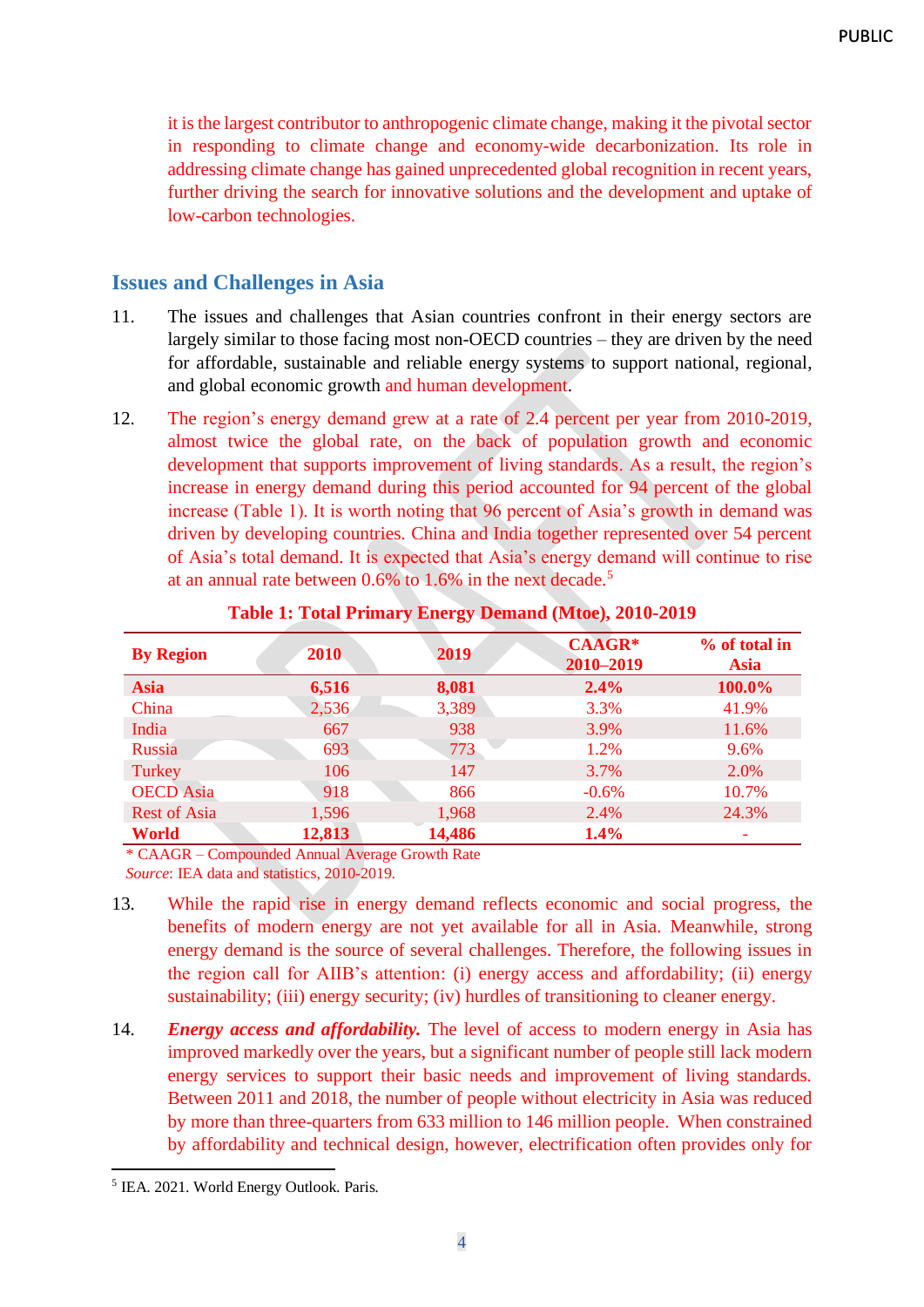basic human needs. Electricity consumption per capita in Asia's low-income countries is only a fraction of the world average. In addition, the reliability of the power system in many countries does not meet the standards required by sophisticated equipment and the connectivity needs of households and businesses. Therefore, the mission of electrification is toward delivering electricity services for all to facilitate the realization of full human and economic development potential. The clean cooking agenda has advanced more slowly than electrification with 1.6 billion people in Asia still relying on traditional biomass, unprocessed coal, and kerosene for home cooking in 2018. These fuels expose their users to indoor pollution and the consequent detrimental health impacts. The lack of access also relates to the issue of energy affordability, which continues to be a key concern in Asia, especially in low-income countries where energy bill takes a much larger proportion of household income compared to developed economies. This renders many households in the region vulnerable to price shocks and other market distortions.

15. *Energy sustainability.* Despite growing diversification, 91 percent of Asia's energy demand increase during 2010–2019 was met by fossil fuels. In 2019, Asia's reliance on fossil fuels was 86 percent―5 percentage points higher than the global average (Figure 1), though a notable shift can be observed in the growth portfolio during the latter part of the decade. Non-fossil fuels represented a mere 3 percent of the supply increase from 2010–2014, but the period from 2014–2019 saw the share increase to 28 percent. Meanwhile, there was a growth of natural gas use while the share of coal in incremental supply declined sharply (Figure 2).



**Figure 2: Source of Incremental Energy Supply (2010-2019)<sup>6</sup>**



Source: IEA data and statistics, 2019.

Source: IEA data and statistics, 2010-2019.

16. Economic growth and energy use are linked, but a gradual decoupling between the rates of economic growth and energy demand can be observed globally. Modernization and deliberate energy efficiency measures as the main drivers for the decoupling are pivotal for energy sustainability. Energy intensity in Asia declined steadily during 2000–2018 and reached 5.1 megajoules per USD (constant 2017 GDP), indicating improved energy efficiency. However, it remained higher than the worldwide average of 4.8 megajoules

<sup>&</sup>lt;sup>6</sup> Note that less than 1 percent of incremental supply was met by other sources including cross-border electricity trading.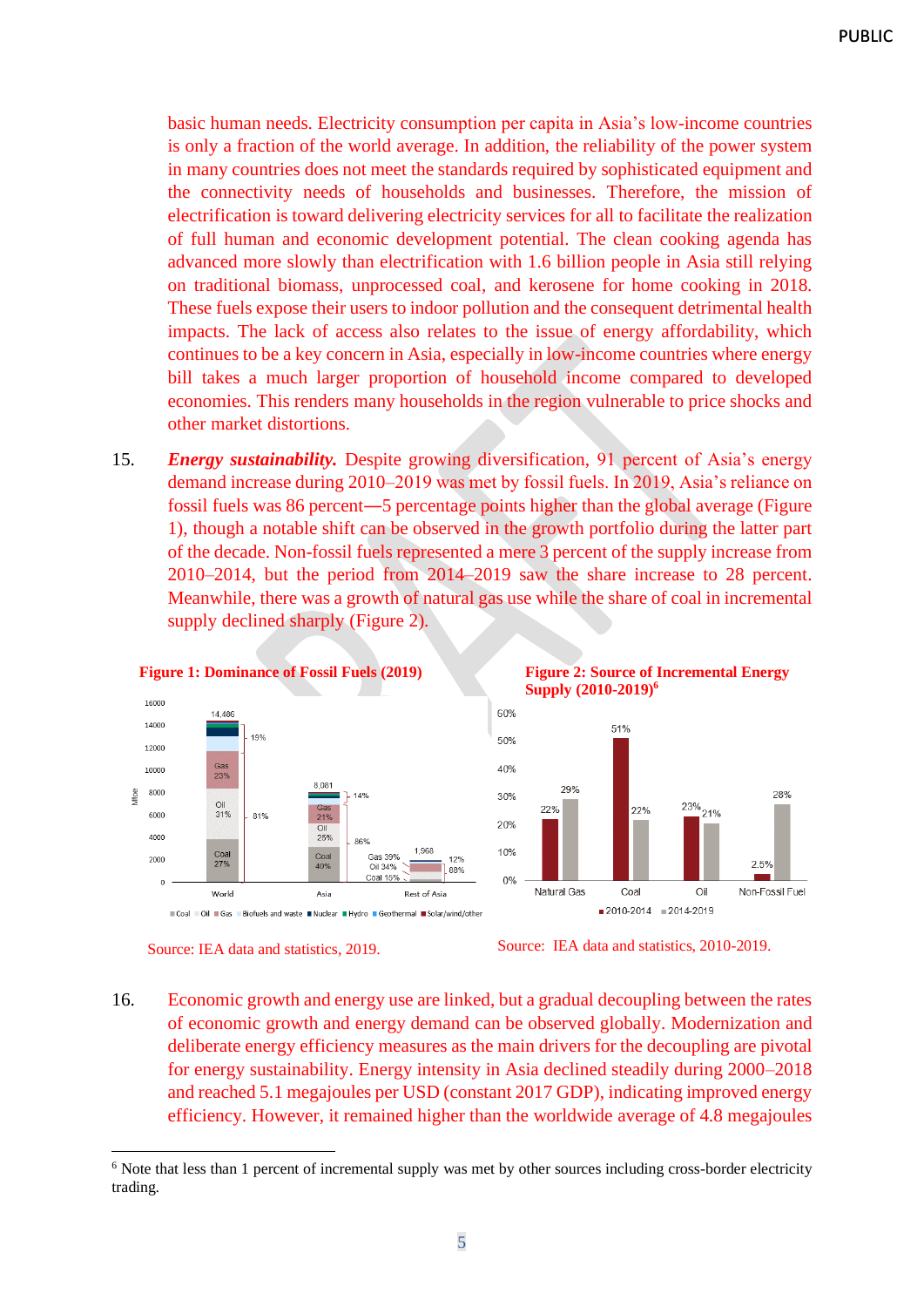per USD. SDG 7 sets a target for energy intensity to decrease by 2.6 percent per year.<sup>7</sup> Regionally, this reduction rate target has been achieved in most of Asia, except for Western Asia, Oceania, and Russia, where annual energy intensity reduction ranges between 1.1 percent to 2.3 percent during 2015–2018. In view of the slow progress at the early monitoring period, the SDG target was revised upwards in 2018 to 3 percent.<sup>8</sup>

- 17. Asia's intensifying demand for energy coincides with the growing urgency of addressing climate change and environmental degradation. As a result of fossil fuel combustion and inefficient energy use, Asia's energy-related  $CO<sub>2</sub>$  emissions grew at twice the global average, at 2.4 percent in 2010–2019. In 2019, the region accounted for 70 percent of the global total energy-related  $CO<sub>2</sub>$  emissions.<sup>9</sup> Furthermore, air pollution affects Asia disproportionally more than the rest of the world. The region hosts over 95 percent of global observation stations reporting annual mean concentrations of  $PM_{10}$  and  $PM_{2.5}$  that exceed ten times the WHO's recommended  $level.<sup>10</sup>$
- 18. Diminishing biodiversity and loss of species are intertwined with the adverse impacts of anthropogenic climate change and local pollution. Human activity, including in the energy sector, is the main contributor to the increasing biodiversity challenges worldwide. According to the regional assessment report on Biodiversity and Ecosystem Services for Asia and the Pacific Region, covering over 60 countries in Asia, the subregion is home to 17 of the 36 global biodiversity hotspots, eight of the top 10 most plastic-polluted rivers in the world are in Asia, and nearly 25 per cent of the region's endemic species are threatened.<sup>11</sup>
- 19. *Energy security.* Continuing economic development needs to be underpinned by a reliable and stable supply of energy. Energy security is a crucial concern of many AIIB members and is dependent on country-specific circumstances, including resource endowment, diversity of energy mix, geopolitics, international trade, level of connectivity, among others. AIIB members include both the world's leading energy exporters and those highly dependent on energy imports. Reliance on fossil fuel imports subjects many to the risks of supply chain disturbances and price volatility. Renewable energy is domestic and less exposed to global risks. However, variable renewable energy plants do not supply a consistent flow of electricity the way conventional energy sources do and require other types of resources to balance generation. Development of renewable generation at scale also depends on the availability and prices of critical minerals. Infrastructure investments in gas and electricity transmission and distribution (T&D), energy storage, regional interconnectivity, and flexibility resources to balance variable renewable energy are among the crucial responses to energy security challenges.

<sup>7</sup> Tracking SDG 7 – The Energy Progress Report, available a[t https://trackingsdg7.esmap.org/.](about:blank)

<sup>8</sup> Sources: IEA. 2020. World Energy Balances and Energy Statistics Database 2018. United Nations, New York, 2020, combined by and available a[t https://trackingsdg7.esmap.org/results](https://trackingsdg7.esmap.org/results)

<sup>&</sup>lt;sup>9</sup> IEA. 2021. World Energy Outlook 2021, Table A.26, Paris.

<sup>&</sup>lt;sup>10</sup> WHO. 2018. Ambient Air Quality Database. World Health Organisation, Geneva.

<sup>&</sup>lt;sup>11</sup> IPBES. 2018. The IPBES regional assessment report on biodiversity and ecosystem services for Asia and the Pacific. Karki, M., Senaratna, Sellamuttu, S., Okayasu, S., and Suzuki, W. (eds). Secretariat of the Intergovernmental Science-Policy Platform on Biodiversity and Ecosystem Services, Bonn, Germany.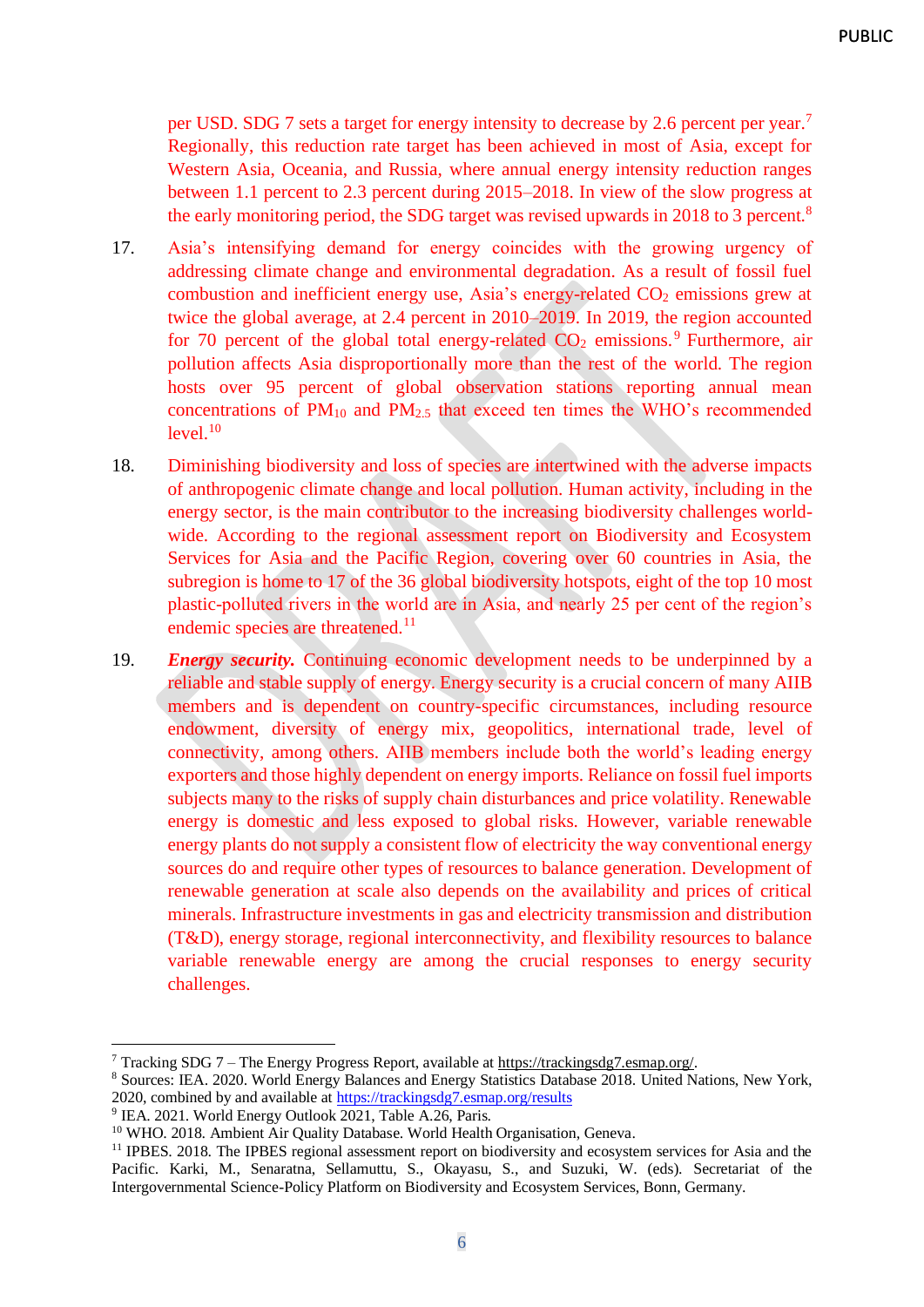- 20. *Hurdles of transitioning to cleaner energy.* Transitioning to less polluting low-carbon energy systems will require many measures to be implemented in parallel, including promoting higher energy efficiency and fuel shifts, developing and applying emission abatement technologies, electrification of end-uses, and determined deployment of renewable energy. This transformation will require AIIB members to overcome new constraints and hurdles relating to uneven resource endowment, supporting infrastructure, shift of employment opportunities, and financing gap:
	- Asia is endowed with abundant renewable energy resources, but they are unevenly distributed across the region and within countries. Moreover, high population density, land topography and other factors limit resource potentials in some Asian countries―such as in Bangladesh, Korea, and Singapore―where land availability and cost are critical factors. Such situations, among others, warrant the need for transition fuels that can quickly lower the carbon intensity of energy supply, and enhanced connectivity and trading mechanisms that facilitate the long-distance transmission of renewable energy both within countries and across borders.
	- Expansion of variable renewable energy requires investments in the electricity infrastructure, including flexibilities in existing generation capacity, modifications in the operation and design of electricity markets, and development of energy storage and demand-side responses. Many Asian countries are burdened with aging and outdated grid systems, which are ill-suited to accommodate a high share of variable renewable energy. For example, the transmission and distribution losses in South Asia and some Central Asian countries are estimated to be more than two times higher than the world average.<sup>12</sup>
	- Substantial new employment opportunities will be created in the clean energy sector, which are expected to outpace job losses in conventional energy sectors. However, the job transfer will not be on a one-on-one basis due to the different requirements for skills and the jobs being located in other areas. The renewable energy sector employed over 7 million people directly or indirectly in Asia in 2019- 2020, accounting for 62 percent of global renewable energy employment.<sup>13</sup> However, it is estimated that the region will lose around 2 million jobs in the coal sector and 0.2 million jobs in the oil and gas sectors by 2030 based on IEA's Announced Pledges Scenario. <sup>14</sup> The impact will be especially pronounced in countries and communities heavily dependent on conventional energy production and will require specially designed programs to meet the social and economic needs of these displaced workers and their communities.
	- Achieving a smooth and just energy transition will require significant efforts to redirect capital flows toward clean and sustainable energy investments. Of the USD2 trillion global energy investment in 2021, only USD750 billion was invested in clean energy.<sup>15</sup> According to IEA's World Energy Outlook scenarios,<sup>16</sup> holding

<sup>&</sup>lt;sup>12</sup> World Bank Data on Electric Power Transmission and Distribution Losses.

<sup>13</sup> IRENA. 2021. Renewable Energy Jobs Review. Abu Dhabi.

<sup>&</sup>lt;sup>14</sup> IEA. 2021, World Energy Outlook. Paris.

<sup>&</sup>lt;sup>15</sup> IEA. 2021. World Energy Investment. Paris.

<sup>16</sup> IEA. 2021. World Energy Outlook. Paris.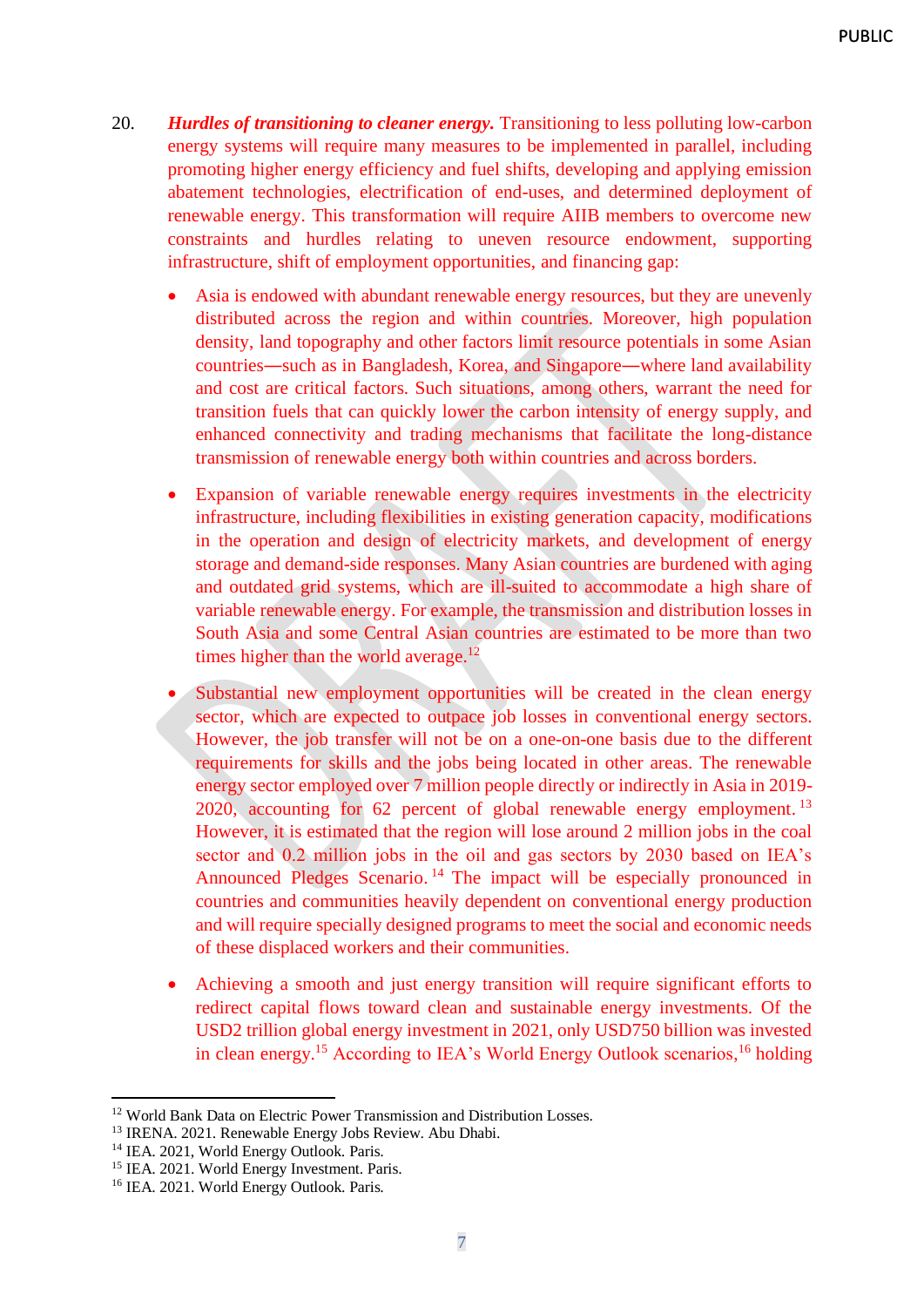the global temperature rise "well below 2°C" as targeted by the Paris Agreement will require clean energy investments to double their current levels by 2030 and triple if the 1.5°C target is to be attained. This implies a rapid redirection of investments from conventional energy to energy efficiency, clean power generation, electricity infrastructure, and use of lower carbon energy in the building, industry, and transport sectors. In addition, transition investments are considered crucial for enabling emissions reductions, although they themselves do not deliver zero-emissions energy services. It is estimated that USD500 billion worth of transition investments are needed annually between 2022–2030. Private financing, from both domestic and international sources, is expected to meet more than half of the investment needs to achieve clean energy transition. Governments, MDBs and other development institutions, while serving as important sources of financing, need to be at the forefront to mobilize sustainable financing from the private sector to fill the large investment gap.

#### <span id="page-11-0"></span>**Lessons Learned**

- 21. The update to the Strategy has been informed by lessons learned from implementation of the Strategy and AIIB's energy sector investments during its initial years of operation as well as Early Learning Assessments on energy projects conducted by its Complaintsresolution, Evaluation and Integrity Unit (CEIU). The Strategy also draws lessons from other MDBs which have issued new policies, strategies, and evaluations regarding their energy sector operations during the same period.
- 22. AIIB's energy sector investments (i.e., debt financing and financial intermediary investment including on-lending and funds) amounted to over USD5.8 billion over the period 2016-2021, representing 28 percent of AIIB's total regular financing amount<sup>17</sup> and making the energy sector the largest infrastructure sector by investment volume. AIIB's energy sector portfolio covers conventional electricity generation, gas, electricity transmission and distribution (T&D), and various types of renewable energy and supporting infrastructure, including solar, wind, geothermal, hydropower, and energy storage.
- 23. Noteworthy lessons include the following: (i) Demand for gas investments is growing against the backdrop of AIIB members' commitments to phase down coal and is increasingly driven by the private sector. Gas projects generated specific benefits of enhancing energy security, reducing pollution through coal-to-gas switching, and improving efficiency. However, gas investments are also coming under increased scrutiny with respect to Paris Alignment; (ii) Electricity T&D projects were predominantly in the public sector and generally straightforward in preparation. However, capacity building is required to better understand the value of integrating technological advancements that improve grid efficiency and flexibility; (iii) Enabling policy incentives and a conducive environment for the private sector are essential to

<sup>&</sup>lt;sup>17</sup> The stated energy sector investment amount presents a conservative calculation and does not include energy investment committed under multisector funds. AIIB's regular financing excludes financing support provided under the COVID-19 Crisis Recovery Facility, approved in April 2020.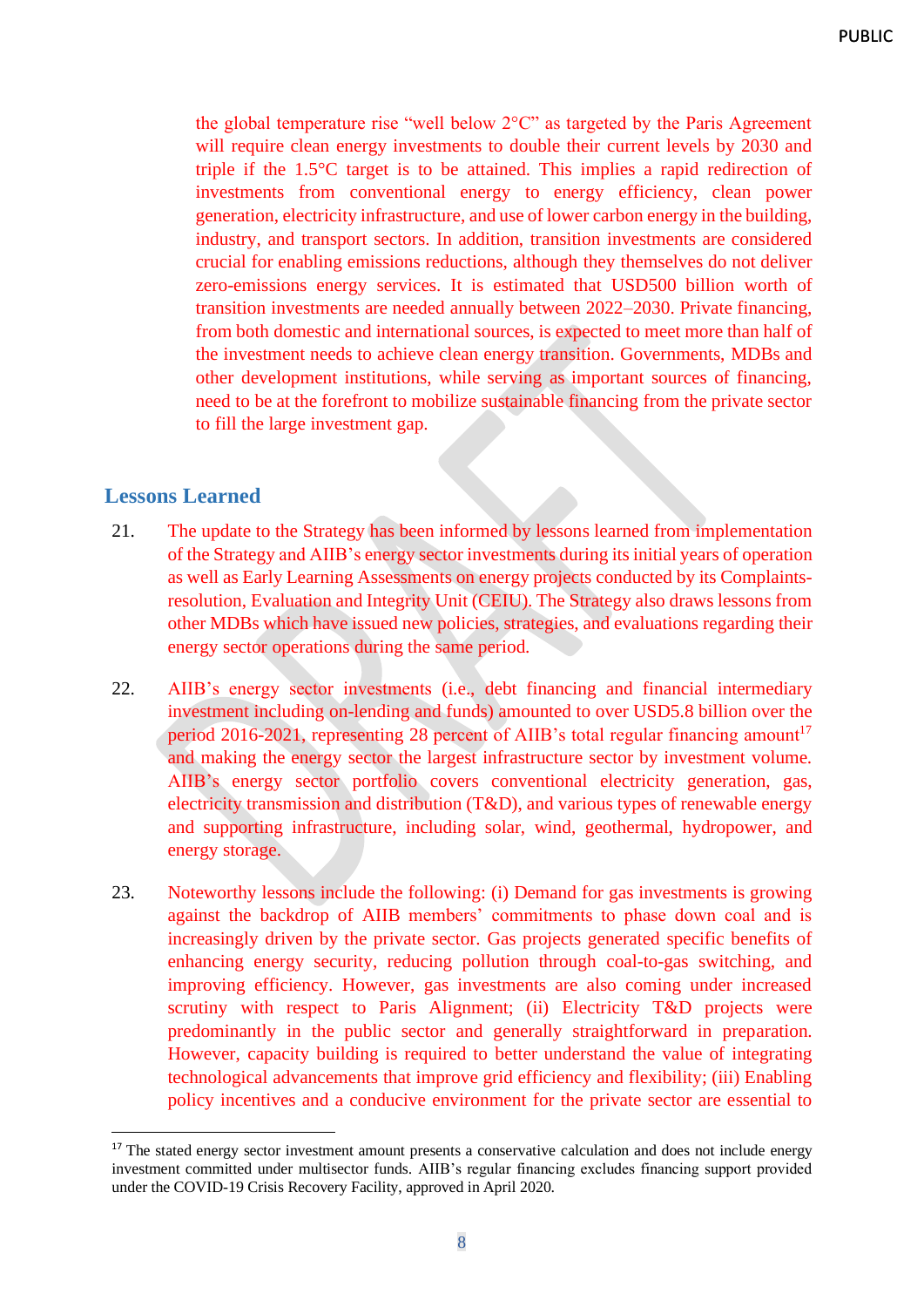spur renewable energy investments. Despite significant progress, many AIIB members are still at an early stage of attracting private financing, indicating the need to deepen partnerships to create better conditions for financing. Moreover, concessional financing continues to be needed to improve bankability, especially in less developed members; (iv) Some established renewable energies, including hydropower and geothermal, involve complex design and implementation arrangements, requiring intensive engagement by AIIB and development of staff capacity; (v) Energy efficiency investments, especially at the demand-side, were hindered by weak regulatory frameworks, limited implementation capacity, and fragmentation across infrastructure sectors, which indicates the need for upstream support, innovative business models and a cross-sectoral approach; and (vi) Financial intermediation was effective in directing additional financial resources particularly to subsectors needing smaller scale financing or in markets where AIIB did not have an established reputation. AIIB has also invested into energy-focused private equity funds, allowing an expansion of available equity while undertaking several innovative capital market transactions increasing investor interest in the broader Asian energy sector.

24. MDBs have updated their energy policies and strategies in recent years, particularly with a focus on addressing the evolving trend of decarbonization. While MDBs are jointly committed to supporting a just transition,<sup>18</sup> they have also tightened conditions for financing fossil fuel-related projects with a notable intent to exclude coal. MDBs' updated policies and strategies have also given stronger weight to renewable energy, innovative technologies, digitalization, electrification, and decentralized energy systems while highlighting the need for regulatory reform and new business models as a basis for achieving the desired objectives.

# <span id="page-12-0"></span>**Objective of the Energy Sector Strategy**

- 25. The objective of the Strategy is to provide the framework, principles, and operational modalities to guide AIIB's energy sector engagement, including the development of its project pipeline and subsectoral lines of business.
- 26. The Strategy embraces AIIB's vision, mission, the four thematic priorities, and other institutional goals set out in the Corporate Strategy. It finds inspiration from the 2030 Agenda for Sustainable Development to pursue universal access to affordable, reliable, and modern energy services by 2030. It also aligns with AIIB's commitment to the Paris Agreement.
- 27. The implementation of the Strategy will be informed by the strategic and sectoral planning processes of AIIB's members at the regional, national, and subnational level. AIIB seeks to benefit from the work undertaken by other development partners in the energy sector. Regular monitoring and reporting of portfolio composition will be an important discipline and help build a portfolio that reflects the Strategy and is aligned with AIIB's core values.

<sup>&</sup>lt;sup>18</sup>MDB Joint Statement on Just Transition High-Level Principles. [MDB-Just-Transition-High-Level-Principles](https://www.aiib.org/en/about-aiib/who-we-are/partnership/_download/MDB-Just-Transition-High-Level-Principles-statement._19.11.2021.pdf)statement.  $19.11.2021.pdf$  (aiib.org)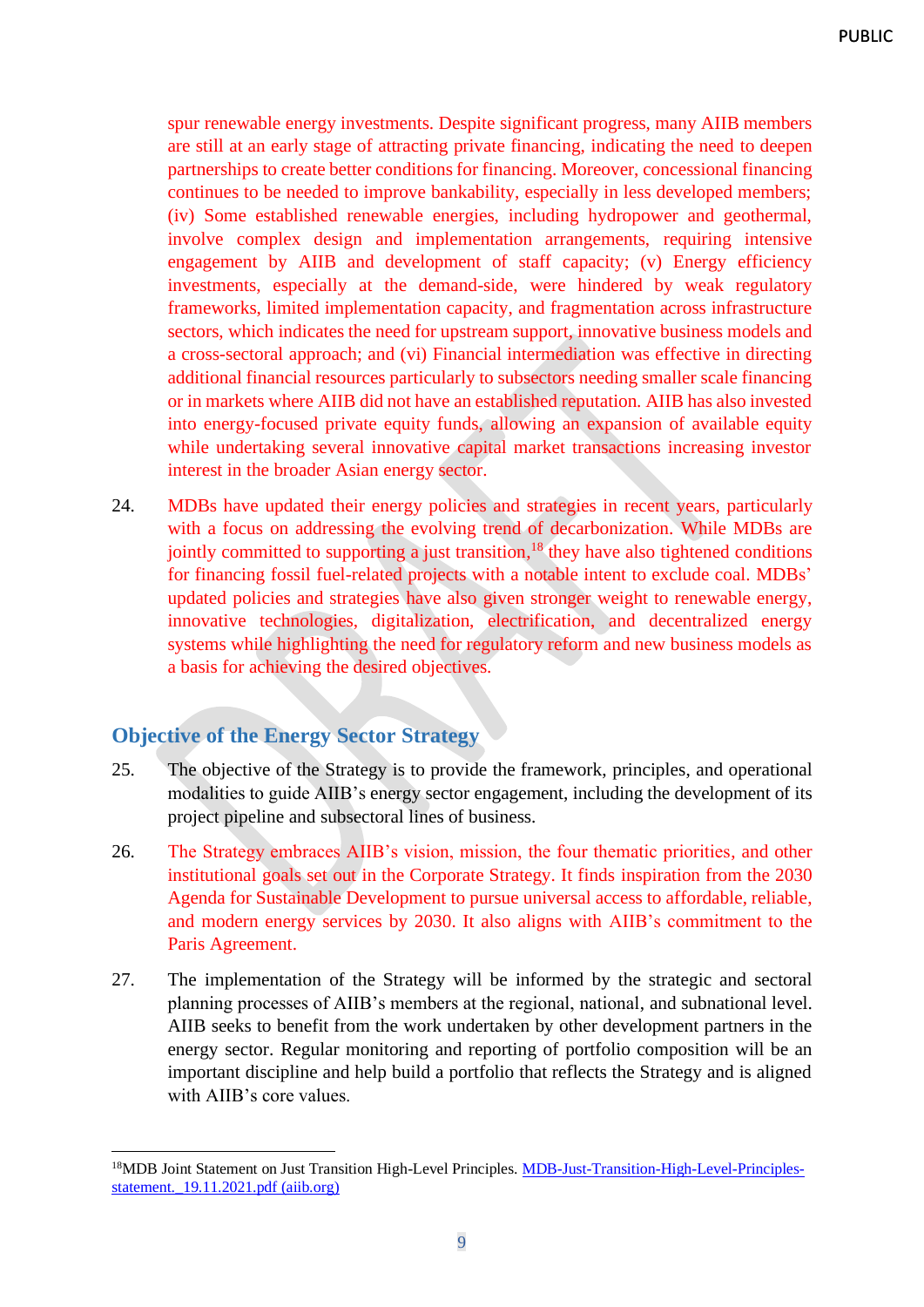28. Within this framework, AIIB will support its members to: (i) develop and improve their energy infrastructure; (ii) increase energy access; (iii) facilitate their transition to a less carbon-intensive energy mix; and (iv) meet their goals and commitments under the global initiatives.

# <span id="page-13-0"></span>**Guiding Principles**

- 29. The Bank's strategy for investing in the energy sector will be guided by the following six principles. While the transition to low carbon energy supply will bring its own challenges, the forward-looking nature and flexibility of the principles allow them to guide the development of AIIB's energy portfolio for it to meet the needs of members as to access affordable, secure, efficient, clean and sustainable energy in support of their future development through this transition.
- 30. *Principle 1: Transition to low carbon energy supply*. Energy is the dominant contributor to climate change, accounting for around 60 percent of total global greenhouse gas emissions. AIIB's support to its members to reduce the carbon intensity of energy supply helps them achieve their long-term climate goals developed in the wake of the Paris Agreement. Energy sector operations, therefore, play a crucial, albeit not exclusive, role in AIIB's commitment to align its operations with the Paris Agreement by July 1, 2023, and its efforts to achieve its climate finance target by 2025.
- 31. AIIB recognizes that the process of transitioning to a less carbon-intensive energy system is already underway and that the deployment strategies for low-carbon technical solutions reflect members' individual primary energy resource endowment, affordability, financing capacity, knowledge, and regulation, among other factors. AIIB will support and accelerate its members' respective transitions toward low-carbon energy mixes through investments in (i) renewable energy; (ii) enabling infrastructure and system flexibility for low carbon electricity and fuels; (iii) fuel shifts from carbon intensive fossil fuels such as coal and oil to lower carbon alternatives; and (iv) associated efforts to mitigate adverse social impacts of energy transition and facilitate a just transition.
- 32. *Principle 2: Promote energy access and security*. Access to affordable and reliable modern energy services is instrumental in underpinning development and expanding economic opportunities for people to improve their lives. It is also a key aspiration of SDG 7. In Asia, lack of such access continues to deprive the most vulnerable people of the basic human needs. Reliance on traditional fuels also extends gender inequality and prolongs exposure to health risks. Furthermore, AIIB considers that the access agenda is not limited to last-mile electrification and realizes that the provision of entrylevel solutions (Figure 3) alone does not accomplish the mission of SDG 7. AIIB therefore supports its members in moving to higher service levels of access, ensuring the clean energy services are affordable, of adequate capacity and good quality, available when needed, reliable, convenient, and safe. AIIB also recognizes that efforts to advance energy transition are to be considered in conjunction with the needs for energy access and security under specific member context for co-benefits to be reaped and for the most urgent needs to be addressed. In doing so, AIIB attaches great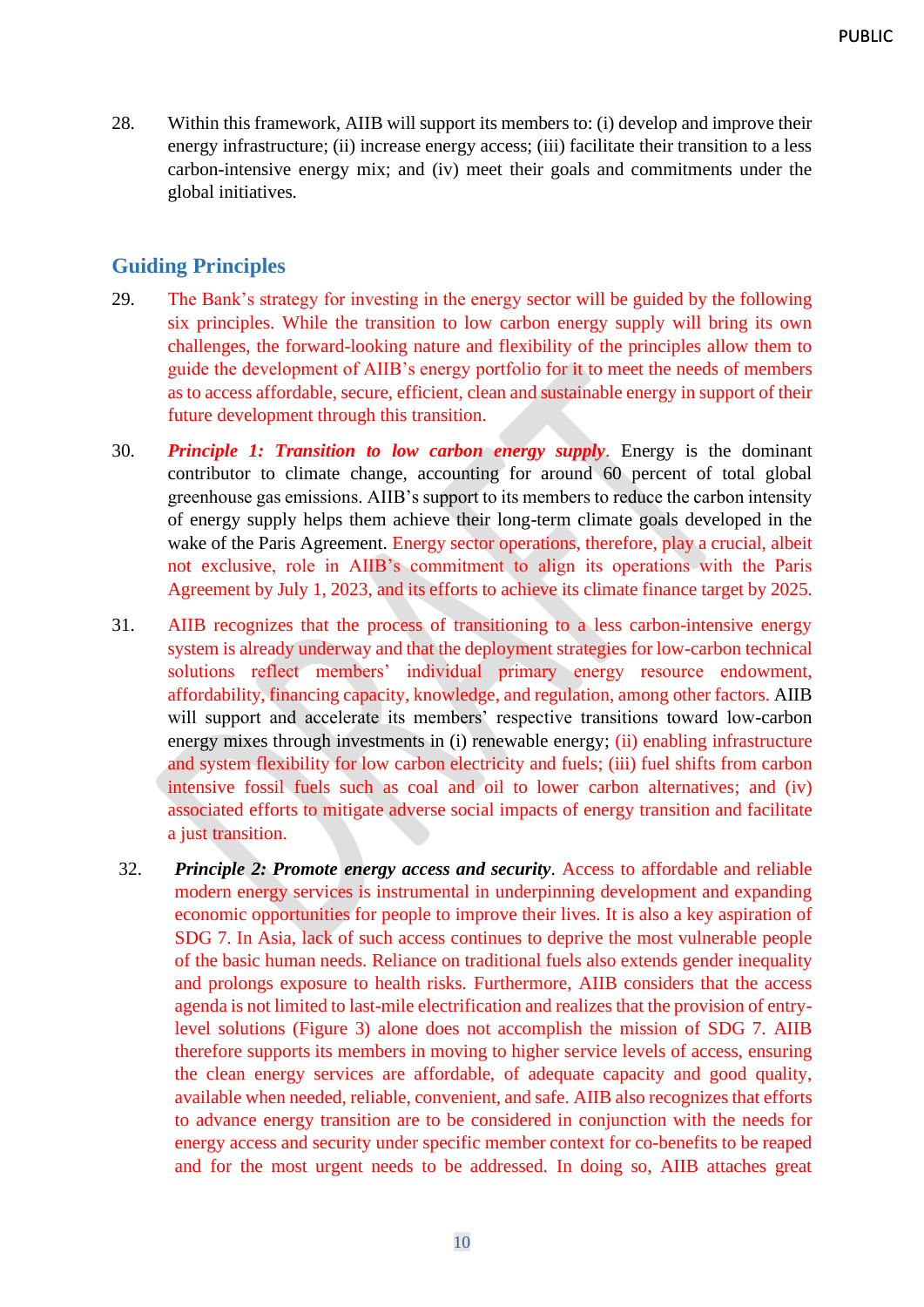importance to new technologies and business models in extending modern energy and fostering access and prosperity through the transition process.

33. AIIB will place emphasis on: (i) promoting, directly or indirectly, access to modern energy by those who currently have little or no access; (ii) improving the affordability, reliability, and quality of electricity supply to serve productive uses and modern society needs; and (iii) reducing the negative health impacts caused by indoor combustion of solid fuels.



#### **Figure 3: Access to Modern Energy Services**

*Source:* Energy for a Sustainable Future: Summary Report and Recommendations, United Nations Advisory Group on Energy and Climate Change, 28 April 2010, New York, page 13.

- 34. *Principle 3: Realize energy efficiency potential.* International experience and primary energy forecasts by international institutions indicate that energy efficiency is one of the major means to achieve global environmental objectives. Prosperity and well-being can no longer be gauged only by the consumption of energy. The focus should instead be placed on the efficient provision of the services derived from energy. Given the high energy intensity in most non-OECD countries in Asia, AIIB will cooperate with partners operating in Asia to tap the existing large, but dispersed, potential for energy efficiency in industry, buildings, and transport. Initially, AIIB will focus on projects that make the most of existing energy infrastructure stocks through (i) rehabilitation and upgrading of existing energy facilities; and (ii) aggressive loss reduction and utilitydriven energy efficiency programs in power and gas T&D networks, including reduction of methane leakage. Over time, AIIB will also develop more tailored financial instruments and engage with potential financial intermediaries in these areas.
- 35. *Principle 4: Manage local and regional pollution*. AIIB will support its clients in reducing, limiting, and mitigating the deleterious impact of pollution. Fossil fuel production, transport, and consumption have severe negative impacts on the local environment, especially in Asia's densely populated cities. Historically, issues related to local and regional pollution have been addressed mainly by limiting emissions of fossil fuel-based power generation, especially coal-fired plants. While pollution from large energy infrastructure can be controlled through statutory measures, the dispersed energy end uses, such as traffic or household energy, are more challenging to address and often require a shift of energy sources embedded in a systemic transformation. AIIB will (i) support cross-sectoral projects aimed at pollution reduction at the city, national,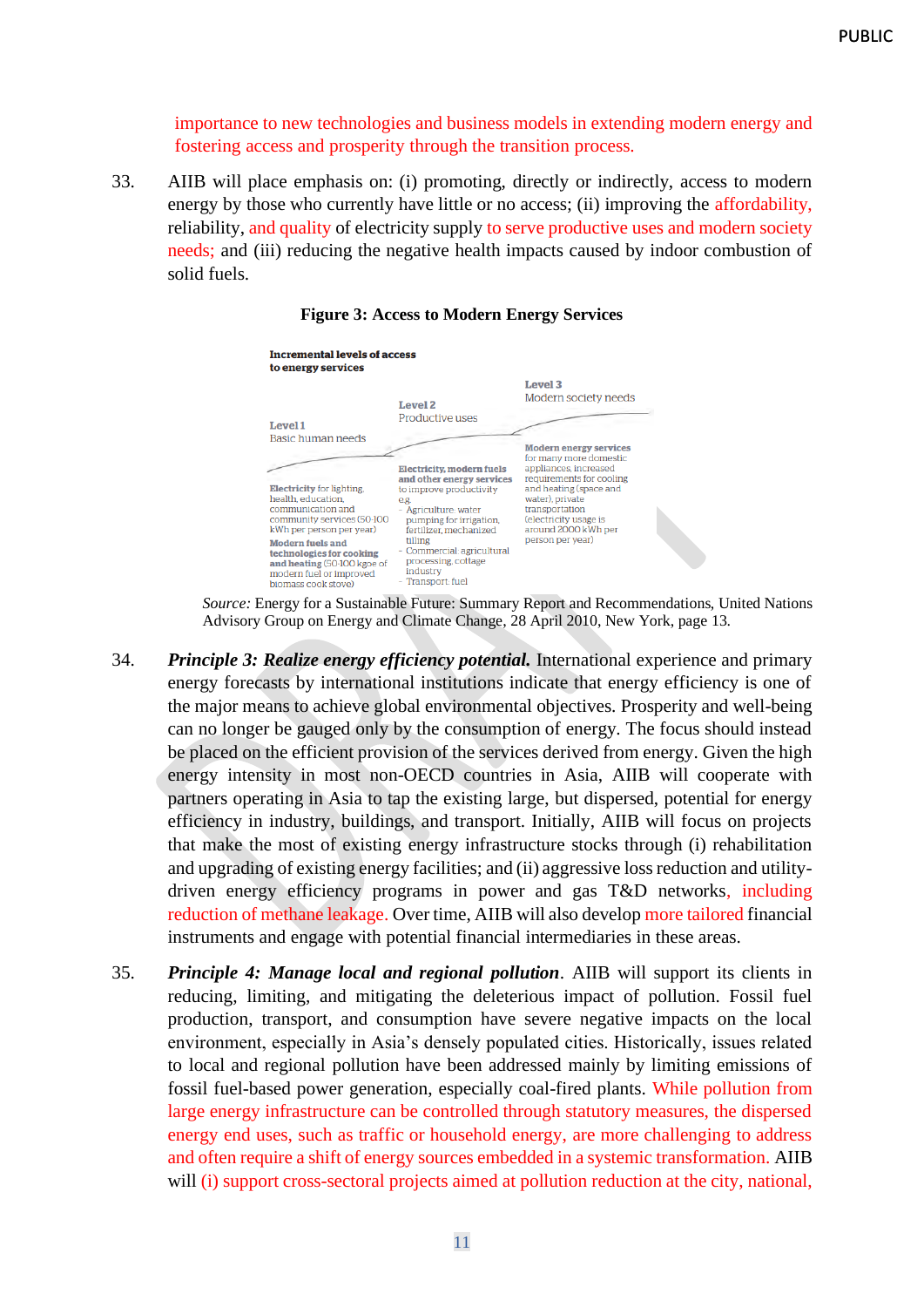and regional levels; (ii) support fuel shifts and cleaner energy infrastructure solutions resulting in lower air pollution; and (iii) integrate air pollution control and carbon intensity reduction, where relevant.

- 36. *Principle 5: Mobilize private capital*. This principle reaffirms AIIB's Corporate Strategy thematic priority on *Private Capital Mobilization*, which aims to help close the enormous infrastructure investment gaps in developing Asia through mobilizing private financing both at the project and sector level. For varying reasons, to date, private capital investments in energy and infrastructure have been marginal in non-OECD countries, although partial credits, investment, and country guarantees by MDBs have been instrumental in promoting successful projects. Innovative approaches have also been initiated using grants and concessional financing to reduce the cost of electricity generated under public-private partnerships (PPP) or to improve risk sharing in PPP ventures. AIIB will: (i) explore innovative models, at both project and sector level, to mobilize private investments in energy infrastructure; (ii) build upon the successful experience of and lessons learned by MDBs operating in Asia, especially in PPPs, ensuring that the costs and risks are appropriately shared and distributed; (iii) explore new cooperation modalities with clients and private sector partners to meet members' needs; and (iv) in doing so, avoid crowding out the private sector. When pursuing such opportunities, AIIB will evaluate risk carefully and will put in place appropriate measures to mitigate and manage such risks.
- 37. *Principle 6: Promote connectivity and regional cooperation*. This principle reflects AIIB's Corporate Strategy thematic priority on *Connectivity and Regional Cooperation.* Regional and in-country connectivity, complemented by regional cooperation, are essential to take advantage of synergies, increase the market size to improve competitiveness, and create a critical mass for cooperative Research and Development (R&D) and manufacturing capabilities. Efforts deployed by MDBs and bilateral agencies in Asian countries and other regions have had moderate success. AIIB will engage its members and pursue regional, cross-regional, and domestic connectivity of energy systems, especially power and gas, with a view to: strengthening systems; improving the security and efficiency of energy supply; optimizing the use of resources; allowing for greater flexibility in their operation; reducing local, regional, and global adverse environmental and social impacts; and fostering greater use of renewable energy resources.

#### <span id="page-15-0"></span>**Implementation**

- 38. AIIB's thematic priorities and the principles outlined above will guide its investment approach in the energy sector. The principles and the investment approach will continue to be reviewed as needed so that AIIB's financing addresses the most current needs of its members and the energy landscape.
- 39. A future review of the Strategy will take into account the lessons of experience and integrate into its possible revisions, for example, the following:
	- Advances in scientific knowledge as emerging technology opportunities become available and affordable to accelerate the transition to sustainable energy systems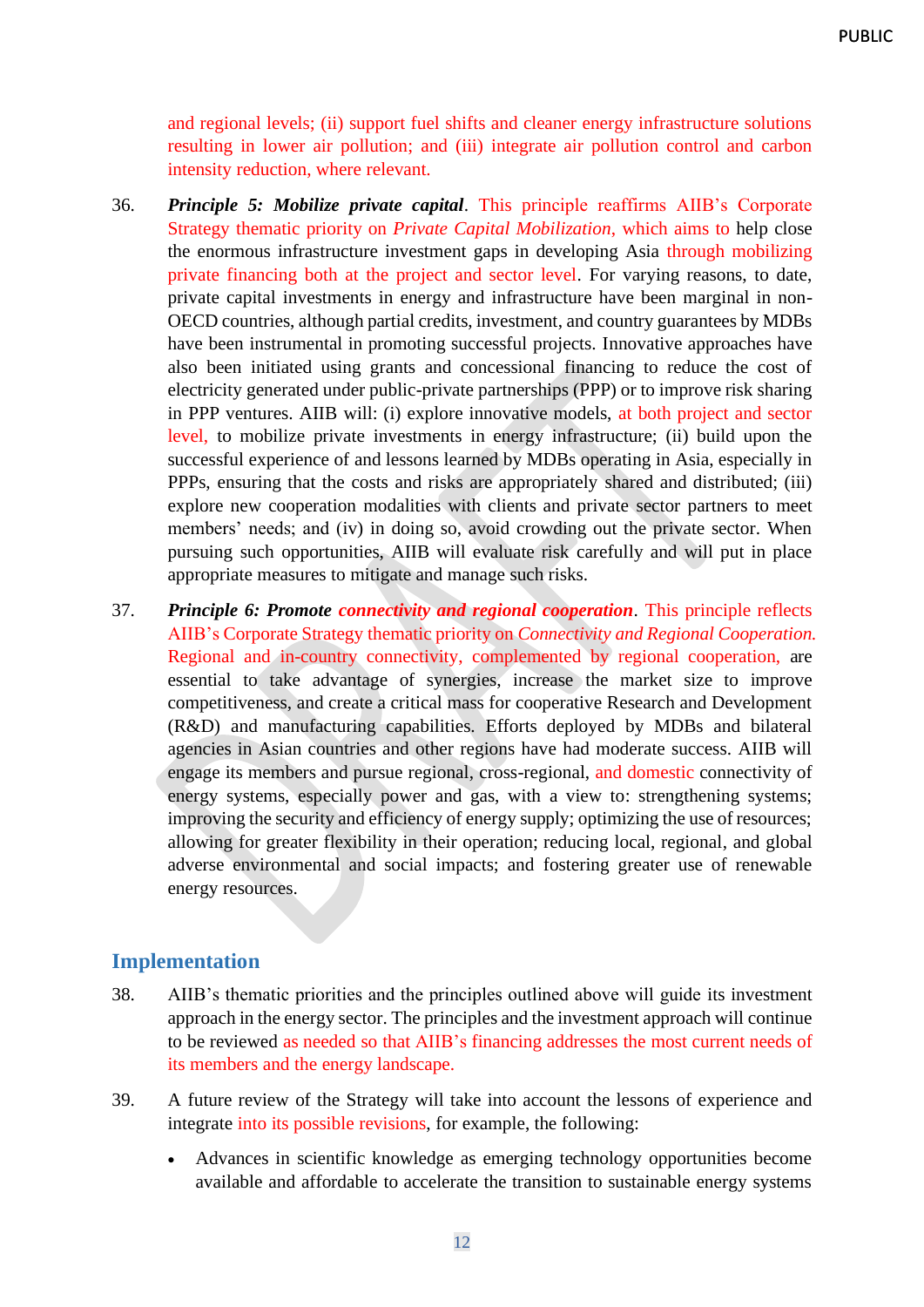(e.g., power and thermal storage), improve operational efficiency along the power supply chain (e.g., digitalization), and facilitate better use of fossil fuels by limiting carbon (e.g., through carbon capture and storage) and methane emissions.

- Changed economic circumstances, as costs of low-carbon, zero-carbon, and enabling technologies may continue their respective decreasing trends experienced for some of them over the last decade.
- 40. Application of the guiding principles will take into account, to the extent possible, members' constraints and unique circumstances. AIIB will align its support with members' energy related policies and commitments, including the long-term low greenhouse gas emission development strategies (LTS) and NDCs, and conduct project-level assessments to align them with the goals of the Paris Agreement. All AIIB supported projects will go through a comprehensive due diligence process to confirm that they meet the policy provisions of the AIIB's Environmental and Social Framework (ESF).

#### <span id="page-16-0"></span>*Sectoral Approach*

- 41. *Power T&D***.** Power grid infrastructure development will be an essential component of AIIB's mandate to promote connectivity and regional cooperation. Support for the development of T&D infrastructure remains indispensable for the transfer of generated electricity to demand centers without the bottlenecks and high losses that are hampering economic growth in many Asian countries. MDBs operating in the region have deployed great efforts, but substantial investments are still needed to achieve the SDG 7 targets for access to modern energy and allow for smooth renewable energy integration into power systems.
- 42. AIIB will support: (i) new T&D projects to increase power systems' resiliency to natural disasters, and assist members in "leapfrogging" to state of the art T&D technologies, digital solutions and smart grids to empower consumers, and operate systems efficiently; and (ii) rehabilitation and reinforcement of existing networks to increase their resiliency to natural disasters, reduce technical losses, allow smooth integration of variable renewable energy, and improve reliability of supply. Despite the generally lower risk of T&D projects, attention will be paid in their design to environmental risks, effects on birdlife, and the impact of ecosystem fragmentation. These risks should be avoided or mitigated through early consideration of environmental and social issues in the planning process and use of appropriate technological solutions.
- 43. *Energy efficiency investments*. Energy efficiency investments hold a crucial role in achieving the "well below 2°C" target of the Paris Agreement. This goal is projected to require more than doubling global energy efficiency investments. Demand-side efficiency investments are in most cases economically justified but financially challenging because of the pervasive subsidization of fossil fuels and electricity. They are also usually small and fragmented. Their implementation requires the use of financial intermediaries and capacity building, as indicated by AIIB's operational experience and the most successful public and private sector projects supported by MDBs to date. For example, investments in energy efficiency in new as well as older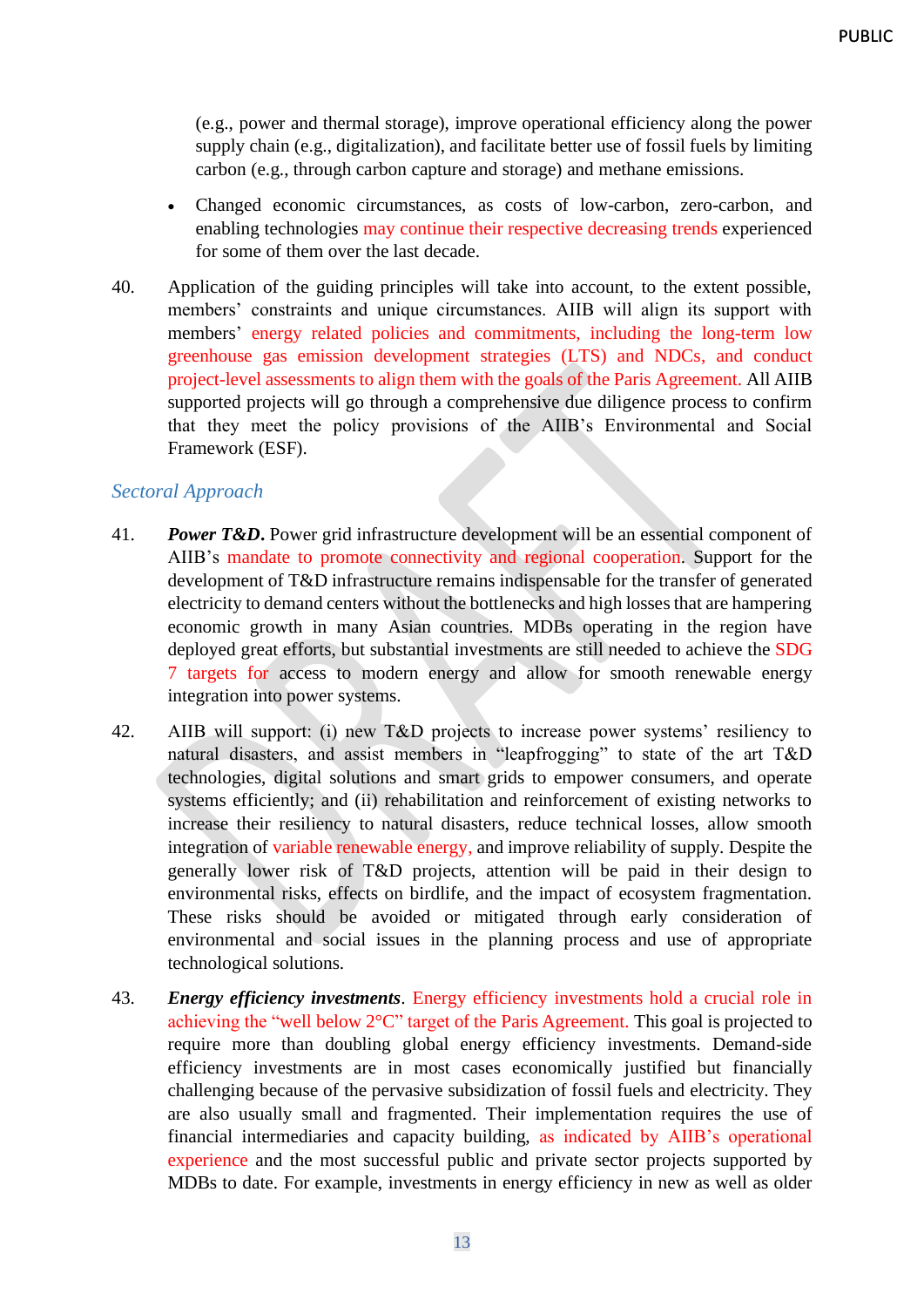buildings, especially housing and small and medium enterprises, are often small-scale and might require retailing channels and specific financial instruments (such as financial intermediary loans) and technical assistance to build client capacity. Most energy efficiency activities undertaken by MDBs have been supported by grants to build the capacity of financial intermediaries to evaluate potential energy efficiency projects and monitor achievements during their implementation. AIIB will cooperate with multilateral, bilateral, and other partners to address this constraint.

- 44. AIIB will proactively support generators and utilities to: (i) improve the use of existing electricity generation stocks through rehabilitation, to reduce fuel consumption, introduce predictive maintenance methods, and upgrade regulation systems; (ii) develop and implement loss reduction programs at all levels of the electricity supply chain and demand-side management programs; (iii) design and implement utilitydriven final use efficiency initiatives, such as green lighting and improvement in the insulation of buildings; and (iv) enhance the efficiency of district heating networks and extend them to meet the needs of rapidly urbanizing cities. While developing the skills and approaches to develop its own portfolio, AIIB will partner with other MDBs and bilateral agencies operating in the region to scale up efficiency programs.
- 45. *Renewable energy investments***.** Renewable energy investments are essential to limit CO<sup>2</sup> emissions. AIIB will support members to develop variable renewable energy hydropower, wind, solar, and other sources—to reduce fossil fuel consumption and increase access to modern energy through decentralized generation and mini- and micro-grids. To further promote renewable energy development in members, AIIB will proactively:
	- Support *hydropower* that is technically, economically, and financially viable and environmentally and socially sound, in a manner consistent with the provisions of AIIB's ESF, good practices, and lessons learned from other MDBs operating in Asia and elsewhere. The development of hydropower, of different scales, in an environmentally and socially sound manner could make an important contribution to sustainable energy supply. This includes multi-purpose, run-of-the-river, and pumped storage hydropower investments. AIIB has already co-financed the upgrading of generation capacity and rehabilitation of existing hydropower infrastructure to improve efficiency and dam safety. It will continue to pursue such capacity upgrading, rehabilitation, and dam safety opportunities at existing facilities as they arise, where possible in combination with variable renewable energy generation. AIIB's support for the development of hydropower will seek to improve quality, more comprehensively address environmental and social issues, and reduce the risk of these investments for the public and private sector.
	- Support variable centralized and decentralized renewable energy generation. For *wind and solar*, AIIB will build partnerships with other MDBs and bilateral agencies operating in Asia and seek access to grants from global funds and partners, to improve the financial viability of investments in variable renewable technologies, and to share associated risks. AIIB will also promote *distributed generation* (e.g., mini- and micro-grids) to reduce burdens on centralized systems, increase renewable energy penetration, and improve reliability of power supply.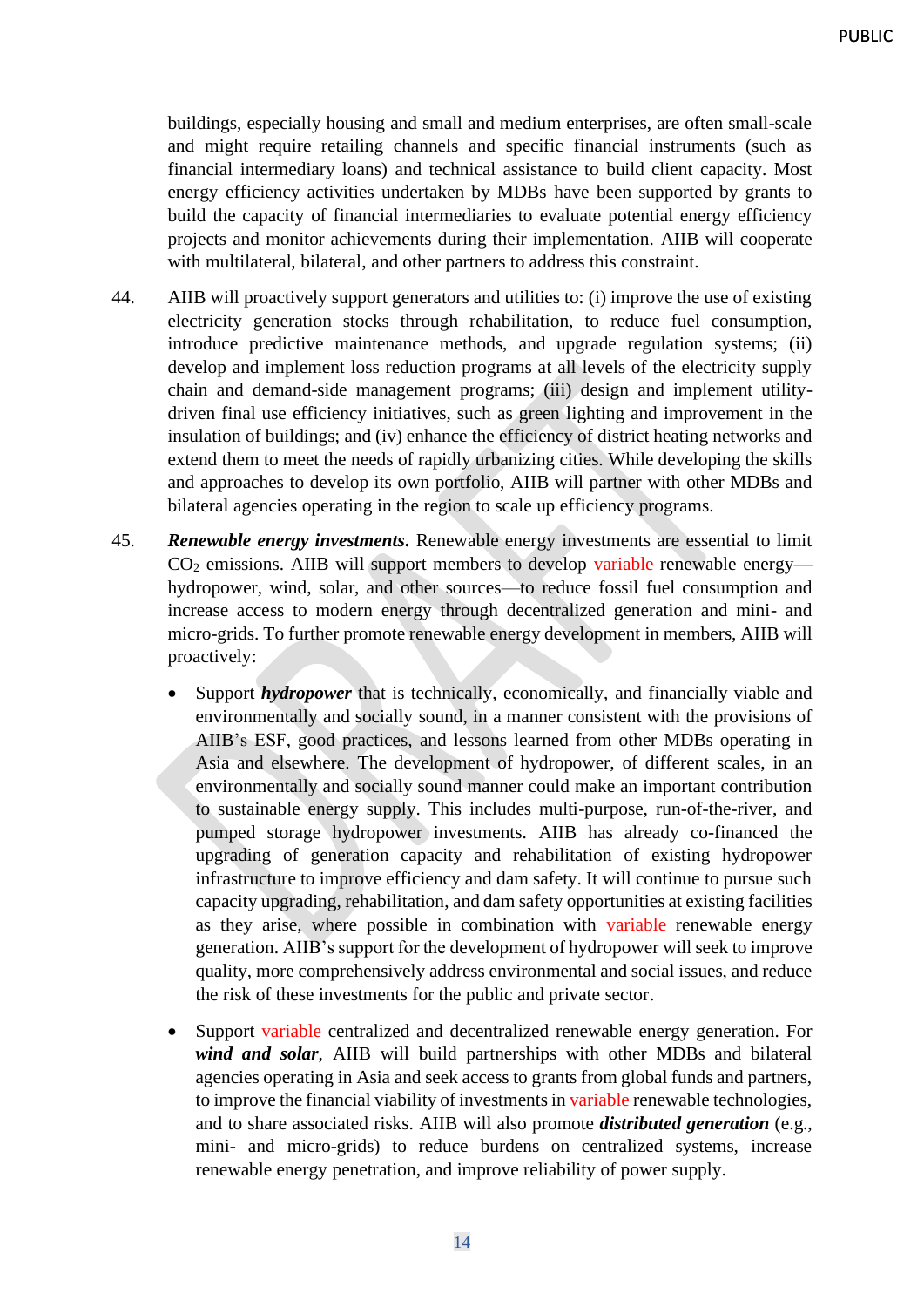- Support members (including possibly high-income countries with sizable variable renewable energy resources and the financial capacity to support them) to develop *innovative and transformative projects*, including electricity storage, offshore wind, hybrid renewable energy plants, among others. AIIB will explore the development of transformative but still high-cost technologies such as low- or zero-carbon hydrogen production and concentrated solar power, to contain consumption of fossil fuels and help create a market of scale for such technology. The latter could be done through increased cooperation among Asian countries to tap the synergy of regional technological and manufacturing capabilities and make the renewable energy programs more affordable and replicable at lower cost.
- Support the development of the significant *geothermal* resources identified in many AIIB members, alone or in partnership with other MDBs and bilateral agencies, through the development of new approaches to reduce resource risks. Sovereign loans to members or state-owned entities could be considered to confirm resources prior to requesting private sector proposals for power generation or PPP approaches based on appropriate resource risk sharing.
- Support, when appropriate and sustainable, modern *biomass* technologies to meet member energy needs, especially in rural areas, and development of biofuels, with particular attention to environmental and social impacts, including ecosystems, biodiversity, rural communities, and food security.
- 46. *Fossil fuel investments.* Fossil fuels will inevitably continue to play a role in the energy mix of most AIIB members for some time. However, the Glasgow Climate Pact, adopted at the COP  $26$ ,<sup>19</sup> called on the Parties to transition to low-emission energy systems, including accelerating the phasedown of unabated coal power and phase-out of inefficient fossil fuel subsidies. Many AIIB members have pledged to transform their energy systems to reach net-zero emissions or carbon neutrality. Consequently, AIIB's approach to fossil fuels will follow its commitment to Paris Alignment and the underlying assessment methodology and will take into account the climate impact of the intended energy services, in addition to the development benefits. AIIB will assess all projects in the sector for the risk of creating carbon lock-in and stranded assets with consideration to the member's national energy strategies, climate policies and commitments expressed in its NDC and LTS. AIIB will consider the unique circumstances of its members and seek to build an energy sector portfolio that reflects equity and the principle of common but differentiated responsibilities, as per the Paris Agreement. In light of the potential role of emerging technologies like hydrogen and CCS in decarbonization, AIIB will also consider their future integration in project design where feasible.
- 47. *Coal.* Financing new thermal coal mining and power generation from coal is not aligned with the Paris Agreement. AIIB will not finance new coal-fired power and heating plants or projects that are functionally related to coal, meaning associated facilities enabling coal use such as roads or transmission lines serving coal-based facilities directly and materially, or industrial plants drawing their energy from dedicated coal-

<sup>19</sup> UN Climate Change Conference in Glasgow (COP 26).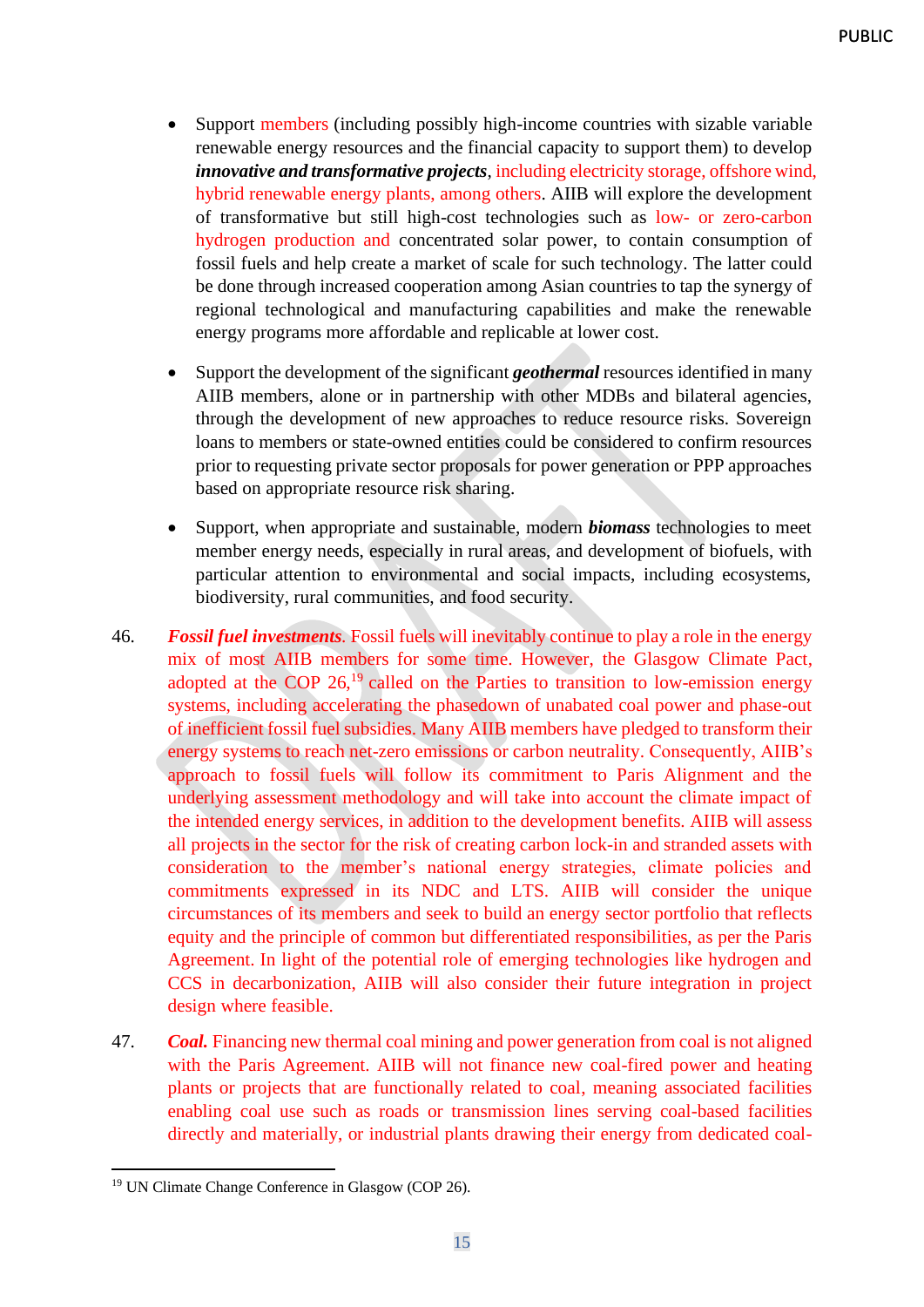based facilities. AIIB may support investments in and efficiency improvements of power and heat distribution networks to improve energy access irrespective of the supply-side energy mix. AIIB may also support projects that aim at early retirement of coal plants, replacement of coal with lower-carbon fuel sources, or projects for decommissioning, remediation, and redevelopment of affected coal facility sites and communities.

- 48. *Oil.* Considering the high carbon intensity of oil consumption and the availability of private sector financing, AIIB will not finance oil sector investments. AIIB may support investments in oil-fired power generation as part of renewable energy hybrid systems to supply clean and reliable energy for small grids in isolated locations, island communities, and temporary disaster response initiatives.
- 49. *Natural gas.* The increased use of natural gas instead of oil and coal has helped many developed economies reduce carbon emissions and air pollution. It is expected that natural gas will also play an essential role in the transition strategies for many developing countries in the region, especially in hard-to-abate sectors. In addition, natural gas potentially contributes favorably to members' energy security, particularly when the resource is domestic. Gas-fired power also offers flexibility for balancing the variability of renewable energy and can thus enable a higher share of renewables in the generation mix. However, it is recognized that the transitional role of gas will evolve over time and should be carefully assessed within the context of commitments under the Paris Agreement. Therefore, AIIB will focus its funding for natural gas investments on projects linked to members' energy and climate objectives and decarbonization trajectories.
- 50. AIIB's support to natural gas mid-stream infrastructure (LNG terminals, storage, and transmission pipelines), natural gas-fired power generation and downstream (distribution and end-use) facilities is conditional on the investments credibly replacing higher carbon fuels, inefficient technologies, or oil- and coal-fired energy facilities, thus reducing the carbon intensity of the energy sector immediately or over time. AIIB also supports investments in natural gas designed to assist the integration of renewable energy. AIIB will consider each member's LTS, NDC, and other such plans and scenarios that enable a context for a credible assessment of Paris Alignment. AIIB investments in natural gas should avoid displacement of low-carbon solutions, or a mix of such solutions, that are equally or more feasible technically and economically and that would be able to provide the service at equivalent quality and scale as proposed for the natural gas investment. AIIB will not finance natural gas upstream activities because of their risk of long-term carbon lock-in. AIIB will, however, actively support international initiatives for the reduction of methane leakage and routine gas flaring.
- 51. *Nuclear power generation*. Financing of nuclear plants will not be considered by AIIB. Should demand arise for very special cases of support for safety improvement, AIIB could possibly consider engagement. AIIB does not anticipate developing the highly specialized expertise required to be involved in technically complex and capitalintensive nuclear projects.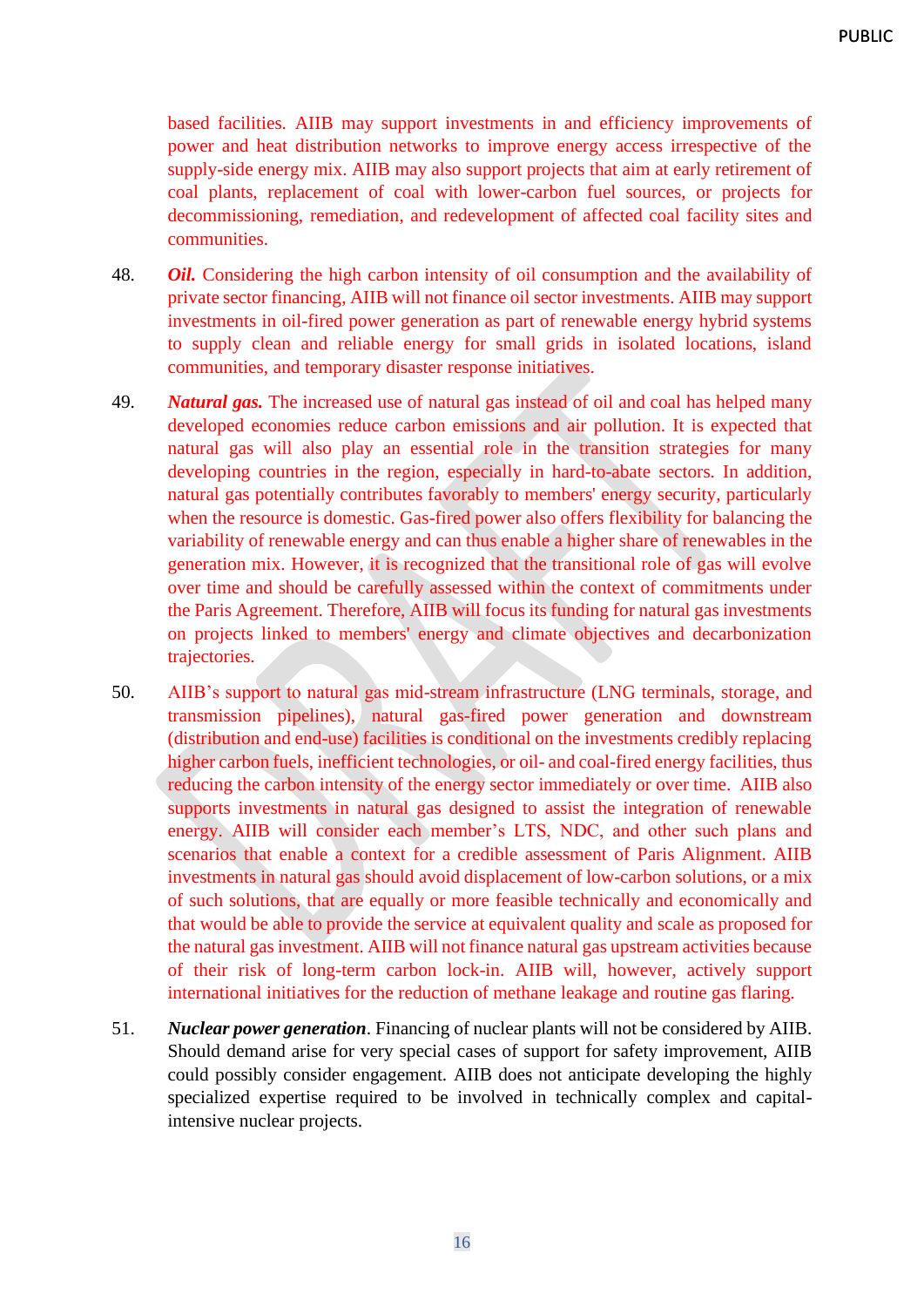#### <span id="page-20-0"></span>*Cross-Cutting Issues*

- 52. Global environmental, social, and sustainable development goals and principles are widely accepted and embraced by other MDBs, bilateral agencies, and members. However, their realization is not always straightforward. Green energy investments require: (i) new approaches to evaluate their economic viability because they may not be economically justified according to the assumptions traditionally used by most MDBs; (ii) highly skilled and diversified teams and a solid knowledge base; (iii) methods of addressing environmental and social aspects; (iv) careful attention to taking gender and disability into account; and (v) effective coordination among sectoral teams within the financing institutions to meet client needs efficiently. These issues are discussed below.
- 53. *Conducting economic evaluation.* The economic evaluation of energy projects raises issues relating to the assumptions used for discount rates, carbon price, and externality costs of local pollution, such as: (i) high discount rates indicate a strong preference for the present; (ii) low carbon prices underestimate the economic impacts of climate change; and (iii) low local and regional pollution externality costs lead to pollution levels beyond the absorptive capacity of the environment, as experienced in most Asian cities. AIIB will use an appropriate discount rate and shadow price for carbon emissions and other externalities in its economic evaluation of projects to determine their economic viability. Recognizing the complex nature of externality evaluation, AIIB will continue to build its staff capacity for robust economic evaluation.
- 54. *Building highly skilled multi-disciplinary teams.* AIIB has built a highly skilled and diversified team of staff and consultants with recognized expertise in the sector. This has contributed to the successful development of a high-quality portfolio and a solid understanding of the sectoral landscape. AIIB will continue to build its staff capacity and deepen its sectoral knowledge in view of the need to expand its investment and adapt to the evolving energy sector context. AIIB also recognizes the importance of a supportive policy environment for project success. While AIIB does not foresee support for policy-based financing instruments, it may develop programmatic loans, performance-based lending and other innovative financing instruments that are tailored to client needs and circumstances.
- 55. *Addressing environmental and social aspects.* The provisions of the ESF, as updated in 2021, will continue to guide implementation of the Strategy. Energy system impacts include not only climate change and air pollution, but also impacts on human settlements, land use, and livelihoods, as well as on water bodies, landscapes, ecosystems, and biodiversity. As appropriate, environmental and social assessment―both strategic and project-specific―and other specialized instruments, including project-level grievance redress mechanisms, will be used to address environmental and social aspects of operations. In the case of financial intermediaries, attention will be paid to their capacity for environmental and social management and careful screening of subprojects. AIIB's Project-affected People's Mechanism also serves as an independent accountability mechanism to address complaints from stakeholders about the environmental and social risks and impacts of projects financed by AIIB.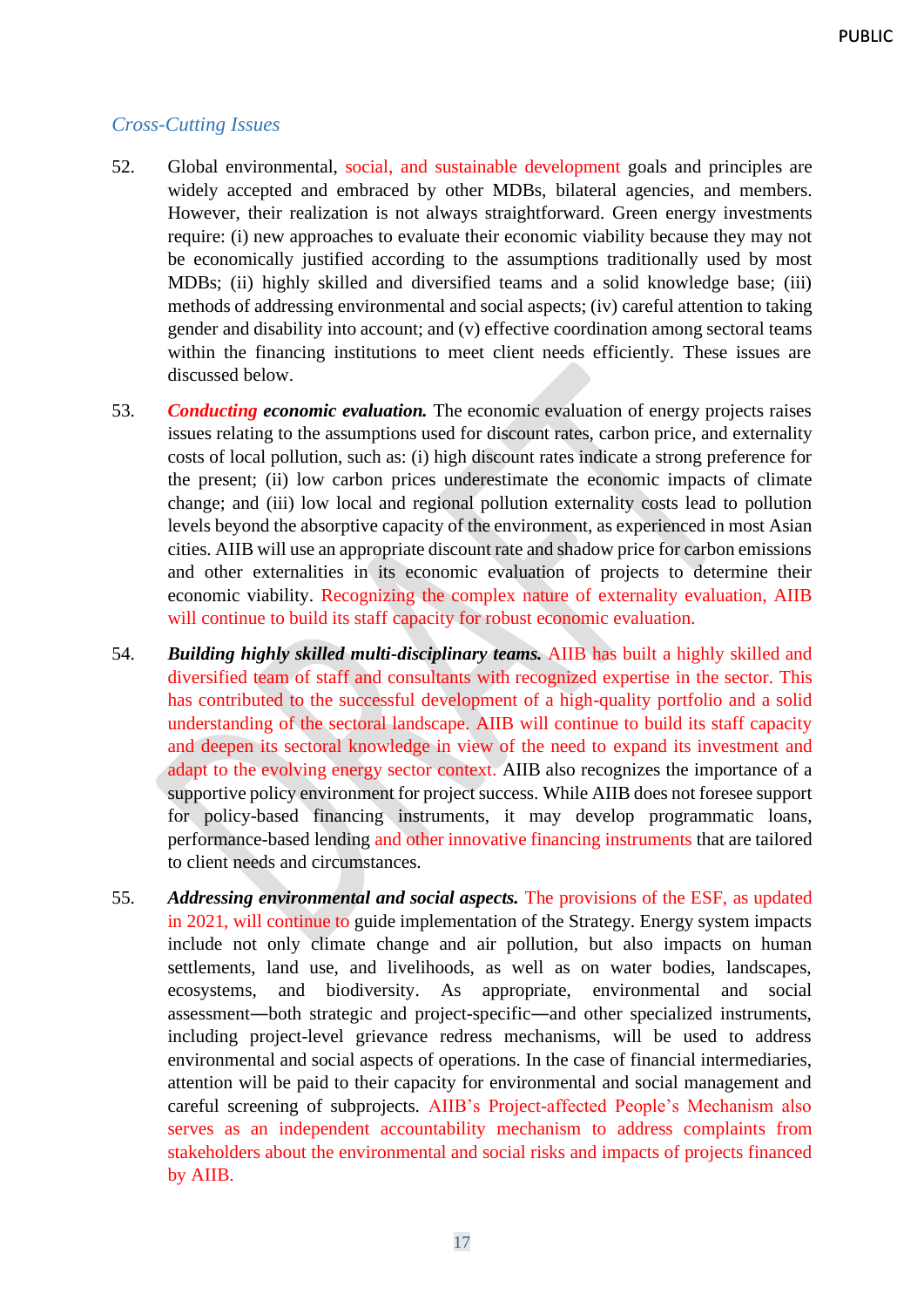- 56. *Climate Change.* Under the provisions of the ESF, AIIB requires its clients to assess proposed projects with respect to climate change mitigation and adaptation. This includes assessing the impacts of the project on climate change (i.e., GHG emissions), and designing and implementing the project so as to minimize emissions in accordance with the aims of the Paris Agreement. Clients are required to assess the risks induced by climate change on the project, and to design and implement the project so as to minimize the project's vulnerability and increase its resilience to the adverse impacts of climate change. AIIB also requires its clients to assess alternatives under their projects and implement technically and financially feasible and cost-effective options that support them in meeting their NDCs. Finally, AIIB requires its clients to develop an estimation of GHG emissions under their projects, with AIIB support where they lack the necessary capacity to do so.
- 57. *Greenhouse Gas Reporting.* Under the ESF, AIIB mandates GHG accounting on a phased basis, starting with energy sector projects. If AIIB determines that the project is expected to produce or currently produces significant levels of GHG emissions annually, that an accounting of such emissions is feasible, and that the client has the capacity to do such accounting, it will require the client to conduct an ex-ante GHG accounting assessment (i.e., gross emissions) for the project before approval, based on internationally recognized methodologies and good practice acceptable to AIIB. The client will be required to report to AIIB on the results of these assessments, and AIIB will disclose gross emissions following consultation with the client.
- 58. *Commitment to Social Sustainability and Inclusiveness.* The Corporate Strategy reflects AIIB's firm commitment to social sustainability and inclusiveness by requiring that all investments address direct and indirect impacts, especially on displaced persons, vulnerable groups, and community health and safety. Social sustainability promotes inclusive access to project benefits for all citizens—irrespective of age, gender, location, ethnicity, and other socio-economic characteristics—and particularly for groups which are often marginalized, vulnerable, or excluded from access to services. Areas where AIIB gives particular emphasis include the following:
	- *Promoting gender equality.* AIIB recognizes that access to modern, sustainable energy and energy-based technologies can significantly enhance women's lives by reducing their time and labor burdens, improving their health, and providing them with opportunities to engage in economic activities. Women can thus increase their incomes through entrepreneurship, and young girls can attend school. The transition to sustainable energy creates benefits and opportunities for both women and men, such as employment generation, market opportunities, and better health conditions. AIIB will support project specific measures to address gender gaps with respect to access to energy. In developing AIIB's portfolio, measures will be supported to include women in project consultations, and to address women's priorities and needs so as to increase opportunities for enhanced livelihood and economic benefits as well as improved health outcomes.
	- *Taking disability into account.* In Asia and the Pacific, there are an estimated 690 million people with a disability. While SDG 7 includes access to affordable, reliable,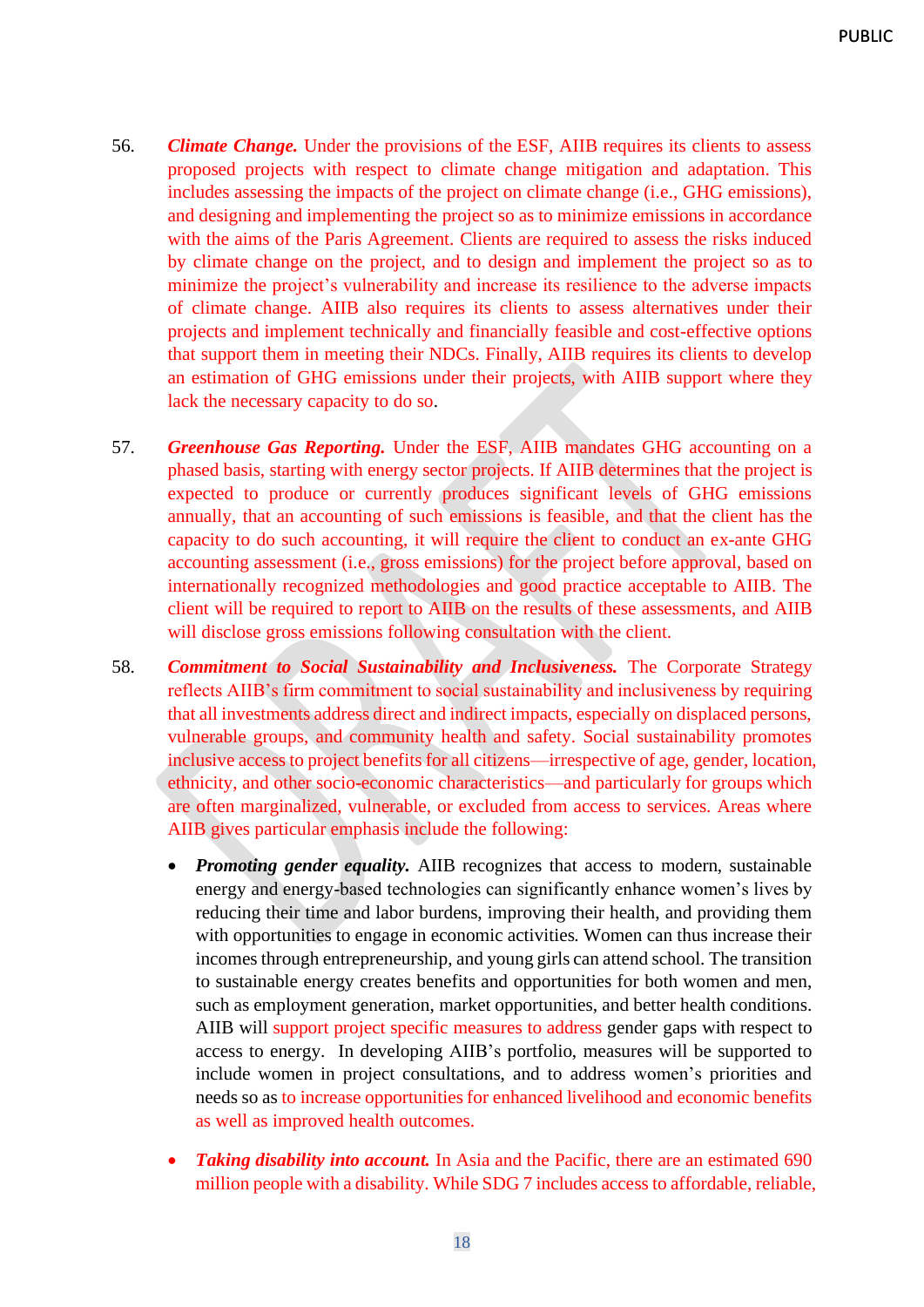sustainable, and modern energy for all, people with disabilities face multiple energy-related challenges, such as affordability of essential energy use, and are at particular risk of fuel poverty. Some physical impairments or conditions have more obvious energy-related consequences, such as increased costs of home heating, cooling, and lighting to people of limited mobility. AIIB will support measures to promote access to affordable energy for people with disabilities, to increase opportunities for livelihood and economic benefits in its energy portfolio, and to include people with disabilities in project consultations.

- 59. *Promoting collaborative approaches among infrastructure subsectors.* In developing its portfolio, AIIB will promote holistic approaches to energy sector development, taking into consideration its other sector strategies. AIIB aims to: (i) incorporate renewable energy and energy efficiency across its infrastructure investments; and (ii) promote intra-sectoral collaboration to meet client needs in the most efficient way and maximize synergies among the different subsectors. Examples may comprise: sustainable urban infrastructure, including energy efficient buildings; transport sector initiatives that improve carbon and energy efficiency outcomes; multi-purpose dams with agricultural, industrial and urban sectors as users; digital solutions that improve the efficiency and flexibility of energy infrastructure; and access to modern energy within the rural development and agricultural sectors.
- 60. *Partnerships.* Recognizing that partnerships will be crucial for achieving the desired objectives, AIIB will build and deepen collaboration with partners including MDBs, bilateral agencies, private financial institutions, international facilities, and think tanks, among others. AIIB will seek to (i) conduct timely exchange with partners to broaden its knowledge base and access the latest sectoral developments and (ii) work closely with partners to strengthen project feasibility and quality through mobilizing technical know-how and resources including grants, concessional funds, and technical assistance.

# <span id="page-22-0"></span>**Results Monitoring Framework**

61. AIIB will monitor outcome and output indicators to assess the alignment of its evolving energy portfolio with the Strategy principles. The Results Monitoring Framework is attached in Annex 1.